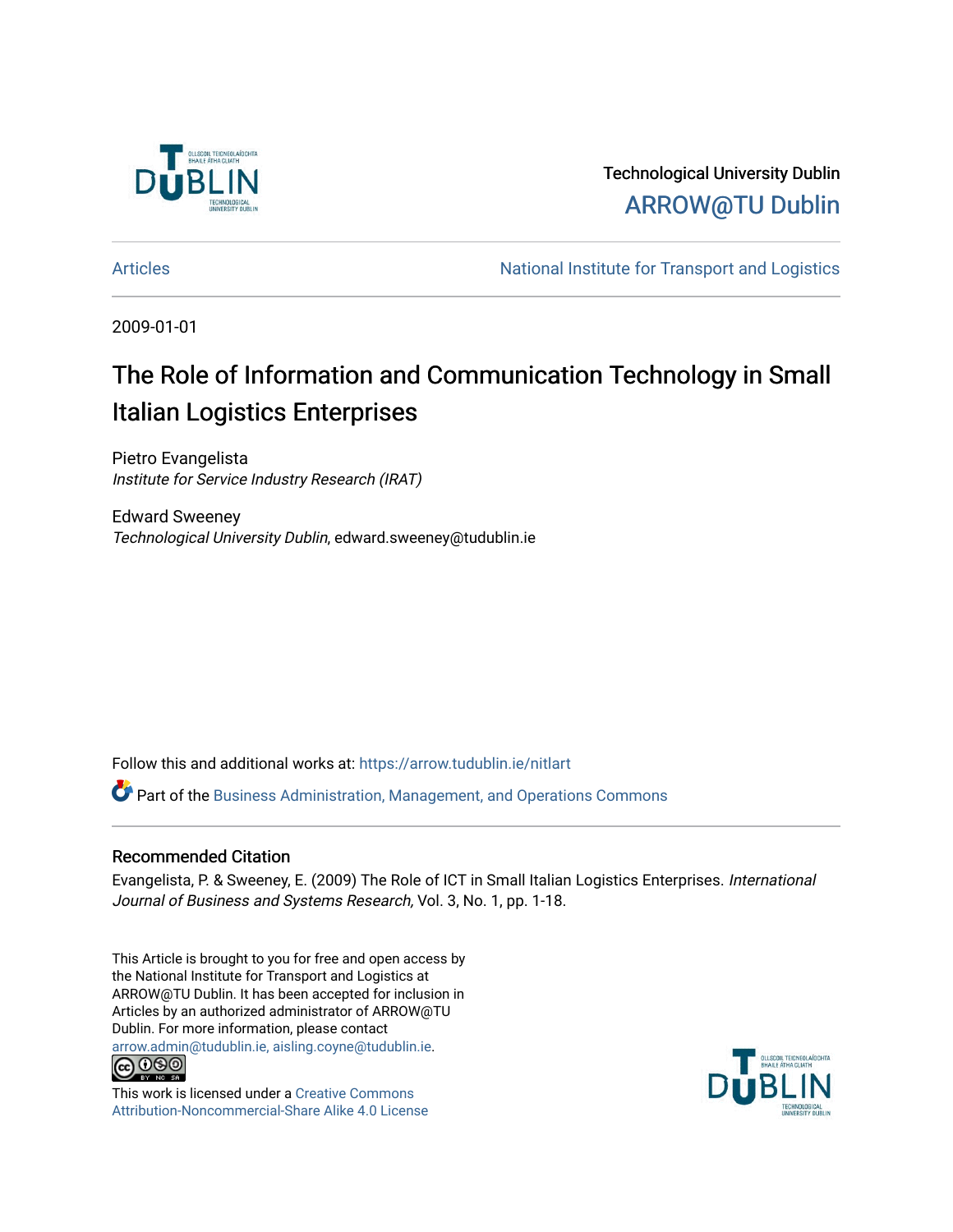# **THE ROLE OF ICT IN SMALL ITALIAN LOGISTICS ENTERPRISES**

#### **Pietro Evangelista**

Institute for Service Industry Research (IRAT) National Research Council (CNR) Via M. Schipa, 115 - 80122 Naples **Italy** Ph.: +39 081 2470920 - Fax: +39 081 2470933 E-mail: p.evangelista@irat.cnr.it

#### **Edward Sweeney\***

National Institute for Transport and Logistics (NITL) Dublin Institute of Technology (DIT) 17 Herbert St., Dublin 2 Ireland Ph.: +353 01 6445723 - Fax: +353 01 6611943 E-mail: e.sweeney@dit.ie **\***Corresponding author

**Abstract:** Information and Communications Technology (ICT) is widely regarded as a key integration enabler in contemporary supply chain configurations. Furthermore, recent years have seen the vertical disintegration of supply chains as increasing numbers of manufacturers and retailers outsource significant parts of their supply chain functionality. In this environment, Third Party Logistics (3PL) providers - the majority of which are small companies - play a pivotal role. This raises important questions about the usage of ICT in this sector. However, there is a paucity of research in the field of small 3PLs with little empirical investigation into the usage of ICT by such firms. This paper presents the results of a survey on ICT systems usage in a sample of small Italian 3PLs. The results provide a technological profile of the surveyed companies, as well as an analysis of the role of ICT in customising services and of the factors influencing technology adoption

**Keywords:** ICT systems usage, Supply chain, Competitive advantage, Information system integration, Small logistics service providers, Italian logistics service market, Empirical survey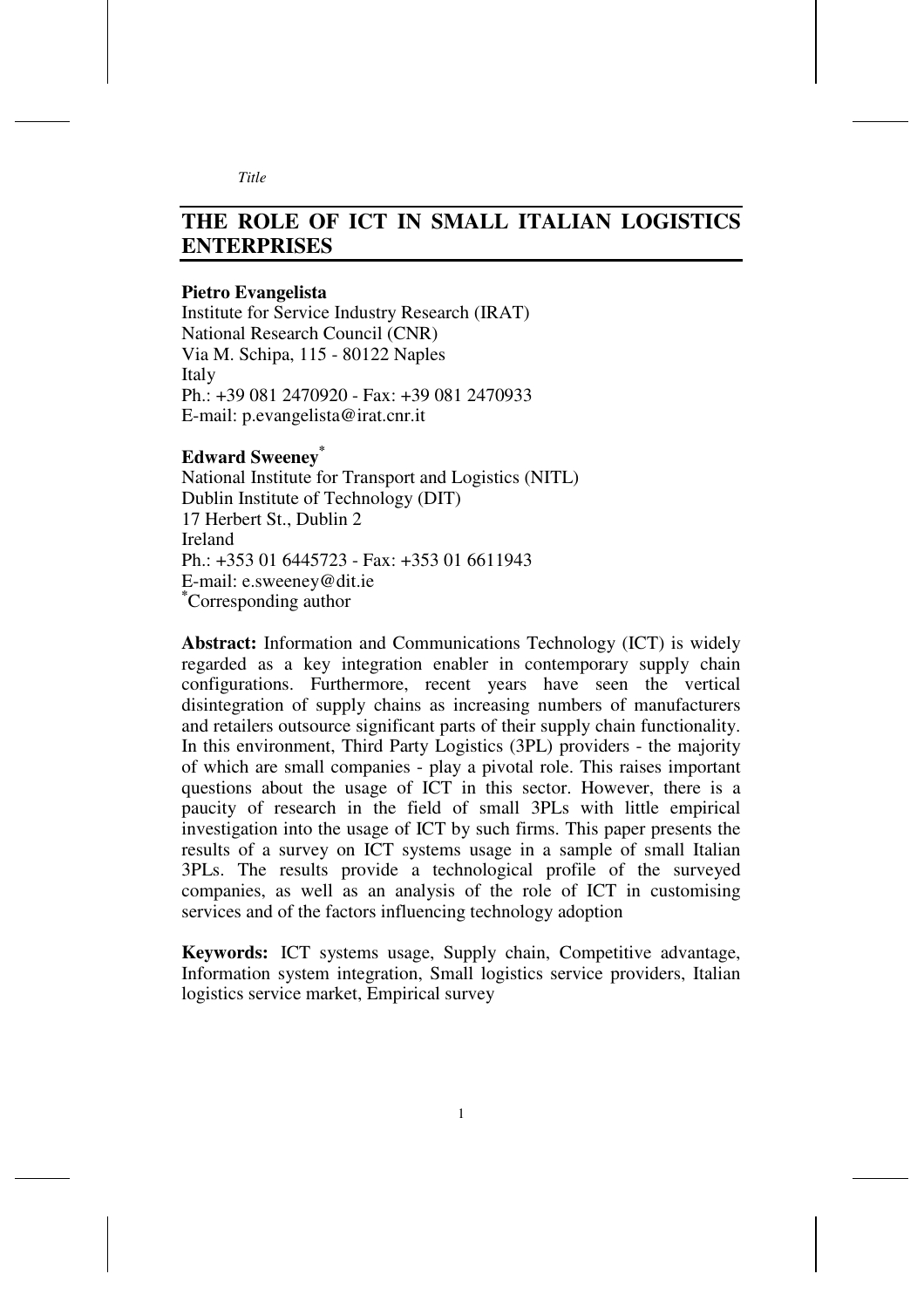**Reference** to this paper should be made as follows: Evangelista, P. and Sweeney, E. (2008) 'The role of ICT in small Italian logistics enterprises', *Int. J. of Business and System Research*, Vol. ….N. …., pp. ……

**Biographical notes:** Pietro Evangelista is researcher in logistics and supply chain management at the Institute for Service Industry Research (IRAT) of the Italian National Research Council (CNR) based in Naples. His research interests include supply chain management in small manufacturing companies and shipping logistics. Currently, his scientific activity is focused on diffusion of information technology innovation in the logistics service industry. This is reflected in several papers and articles published in national and international journals as well as chapters in books. He is lecturer in Business Economics at the Faculty of Engineering of the Naples' University *Federico II*.

Edward Sweeney is Director of Learning at the National Institute for Transport and Logistics (NITL) in Dublin, Ireland. NITL, based at the Dublin Institute of Technology, is Ireland's centre of excellence in logistics and supply chain management. His research interests are in supply chain strategy development and implementation. He has published over 80 books, papers and reviews and has worked and lectured in over 20 countries in Europe, North America and Asia. A mechanical engineer by background, he has held academic appointments at Trinity College Dublin, the University of Warwick and the University of Technology, Malaysia.

## **1. Introduction**

In recent years, there has been a growing recognition of the strategic role of the supply chain management (SCM) concept in a variety of business sectors. For the purposes of this paper, SCM is regarded as being fundamentally concerned with the strategic coordination of activities both within firms and between firms across the wider supply chain (Mentzer *et al.*, 2001).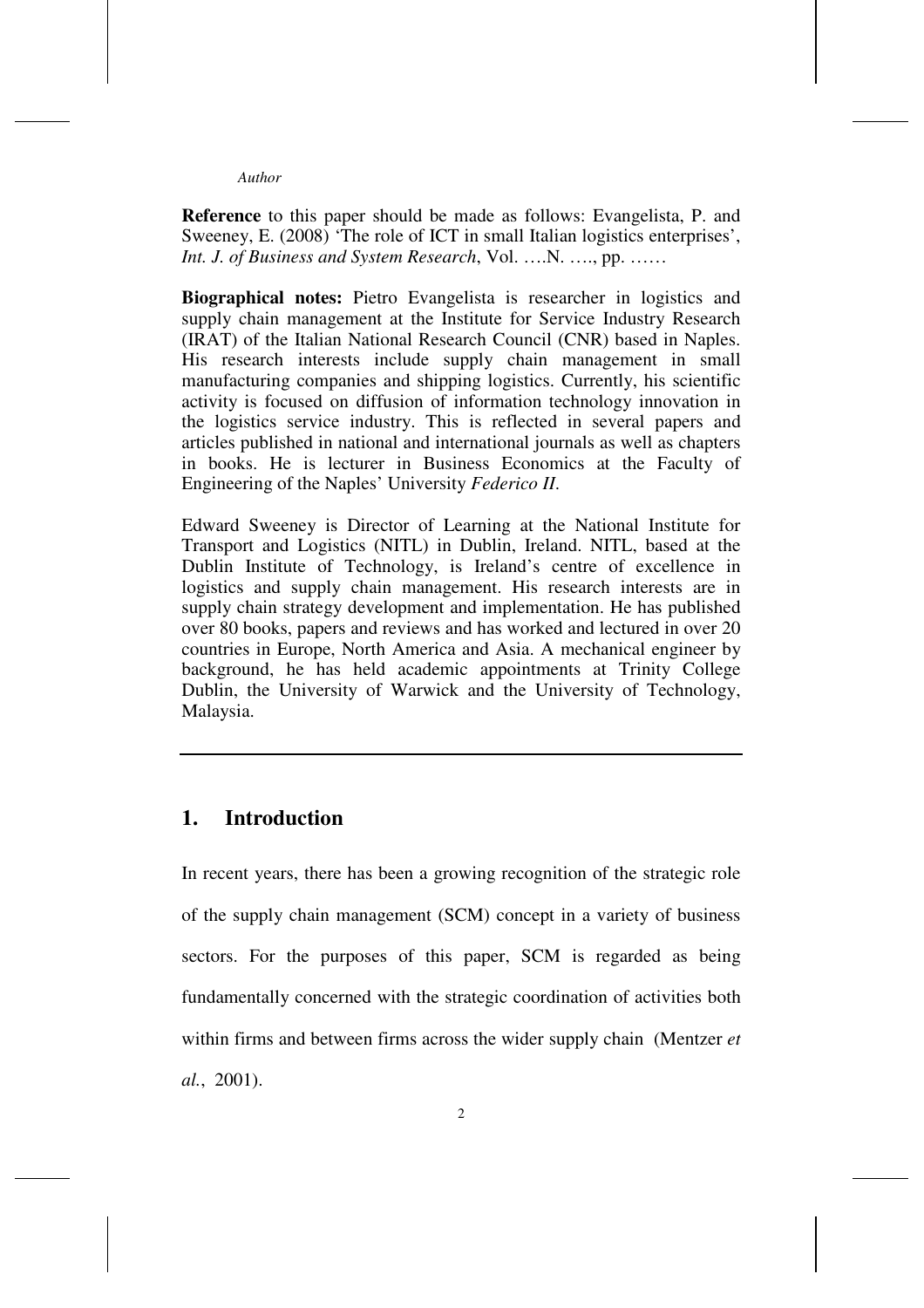*Title* 

It is widely recognised that ICT plays a key role in effective SCM (Van Hoek and Harrison, 2004; Simchi-Levi and Kaminsky, 2003; Christopher, 1992). The shift from traditional supply chain configurations, often characterised by fragmentation, to more coordinated and integrated approaches is central to SCM. This emphasis on integration puts ICT at the heart of contemporary approaches to the subject. Furthermore, the globalisation of supply chain architectures requires that information is shared and managed internationally. In this context, it is recognised that ICT is becoming a key enabler of SCM (see, for example, Lee and Whang, 2000).

The application of the SCM concept also leads manufacturers and retailers to outsource significant parts of their supply chain functionality to external organisations. This is particularly the case in relation to transportation and logistics activities (McKinnon, 1999). As part of this process, there is a trend to select a relatively small number of logistics providers with which to establish long-term relationships for the supply of "tailor-made" services (Razzaque and Sheng, 1998). Thus, logistics companies are playing a more important role than in the past as they coordinate and accelerate physical and information flows along multiple levels of the supply chain (Cooper, Lambert and Pagh, 1998). Indeed, in keeping pace with rapid market changes the whole logistics system has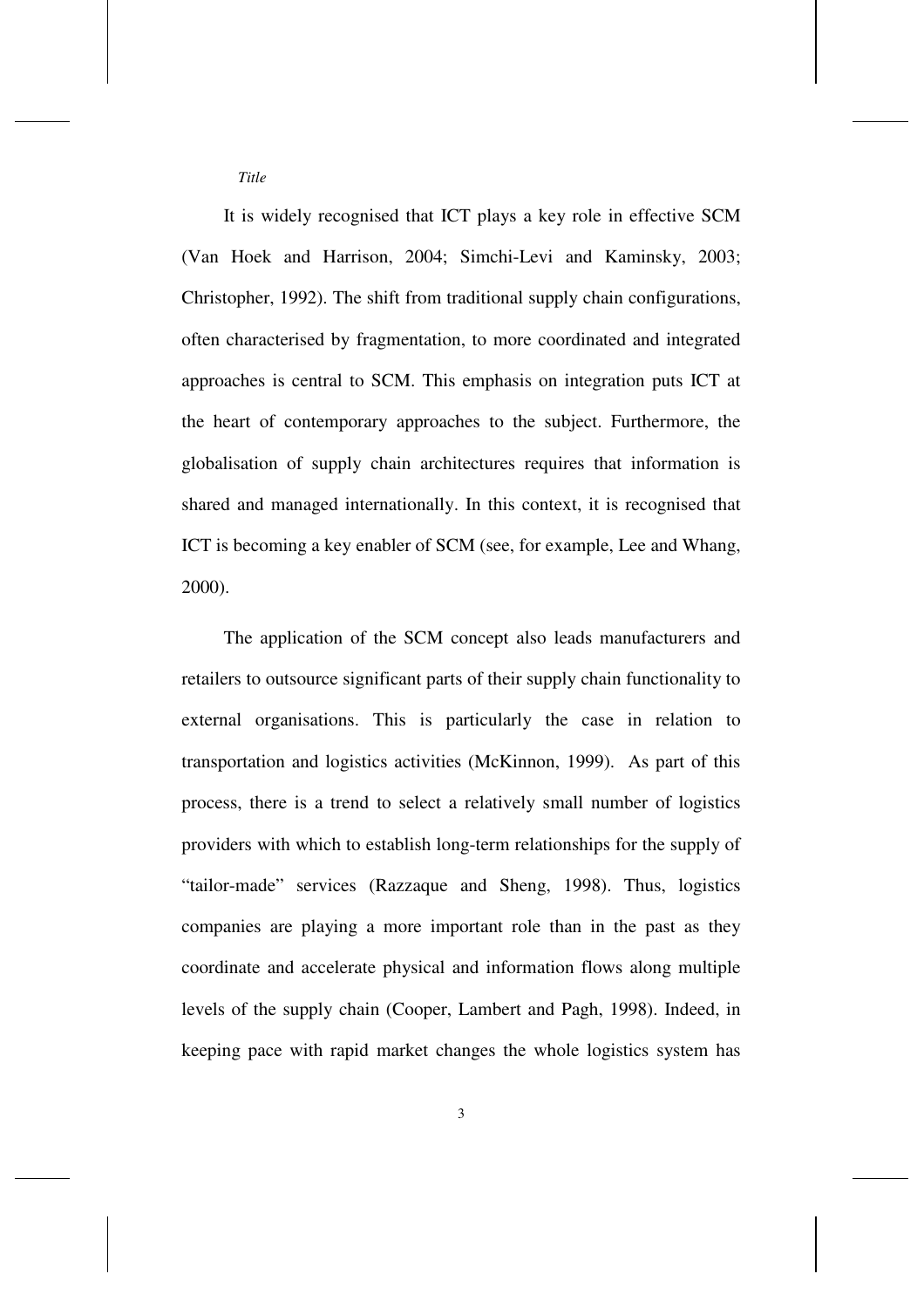become more efficient and flexible. This has forced 3PLs to look for accurate and real-time information on the status of the entire shipment process to increase their planning capacity and to improve customer service levels (Stough, 2001).

Nevertheless, the use of ICT in the 3PL sector is unevenly distributed between large and small-medium sized logistics service providers.<sup>1</sup> For example, a most recent report published by the Italian Ministy of Technology Innovation (2004) indicated that large Italian companies (representing approximately 0.5% of the total number of Italian companies) have a share of 80% of the total ICT expenditure at national level, while small companies (representing approximately 95% of the total number of Italian companies) invested the remaining 20%.

Large logistics firms have heavily invested in ICT and have actively developed information systems and applications (for example, UPS recently established a department in Atlanta entirely dedicated to software development to support customer operations). Furthermore they have been using in-house information systems to support their operations for a long time. Small logistics service providers, on the other hand, have more difficulties in setting up ICT applications due to insufficient human, financial and organisational resources. This has further complicated the competitive position of small logistics service providers - it seems that they have underestimated the potential of ICT as an enabler for increasing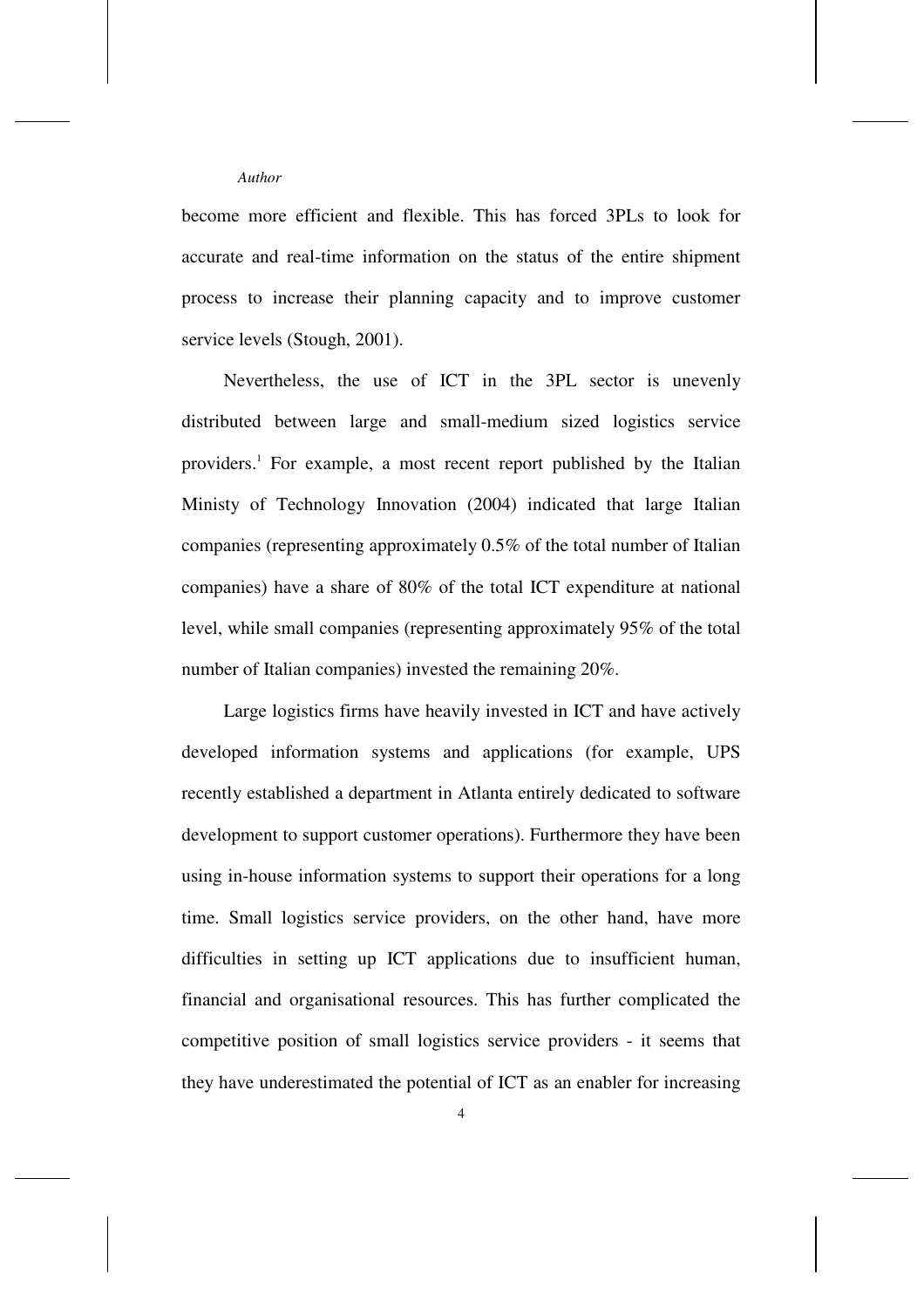cost-efficiency and improving customer service. The real risk is that small 3PLs could either be marginalised in the marketplace as "tier suppliers" of large logistics companies, or even forced out of the market completely. The scenario that might arise could present small 3PLs with two different alternatives: survive in a low-cost world of transportation carriers (commodity providers), or pursue the expensive and problematic path of becoming value adding providers through innovation in technology and in other aspects of their operation (advanced logistics providers). This situation appears particularly critical in those markets characterised by a large number of small 3PLs and where multinational logistics companies hold a substantial market share as in the case of the Italian 3PL industry.

From a research point of view, while information technology in large 3PLs has been widely investigated (Larson and Gammelgaard, 2001; van Hoek, 2000; Berglund, van Laarhoven, Sharman and Wandel, 1999; Peters, Cooper, Lieb, and Randall, 1998), the existing studies have seldom focused on small logistics service providers (Gunasekaran and Ngai, 2003) with little empirical survey analyzing the adoption of ICT by these companies (Kilpala, Solvang, Widmark, Bagaeva and Tuohinto, 2005; Pokharel, 2005). The limited number of studies available gives rise to the need to develop further research in order to acquire a deeper understanding and in-depth knowledge on how the level of technology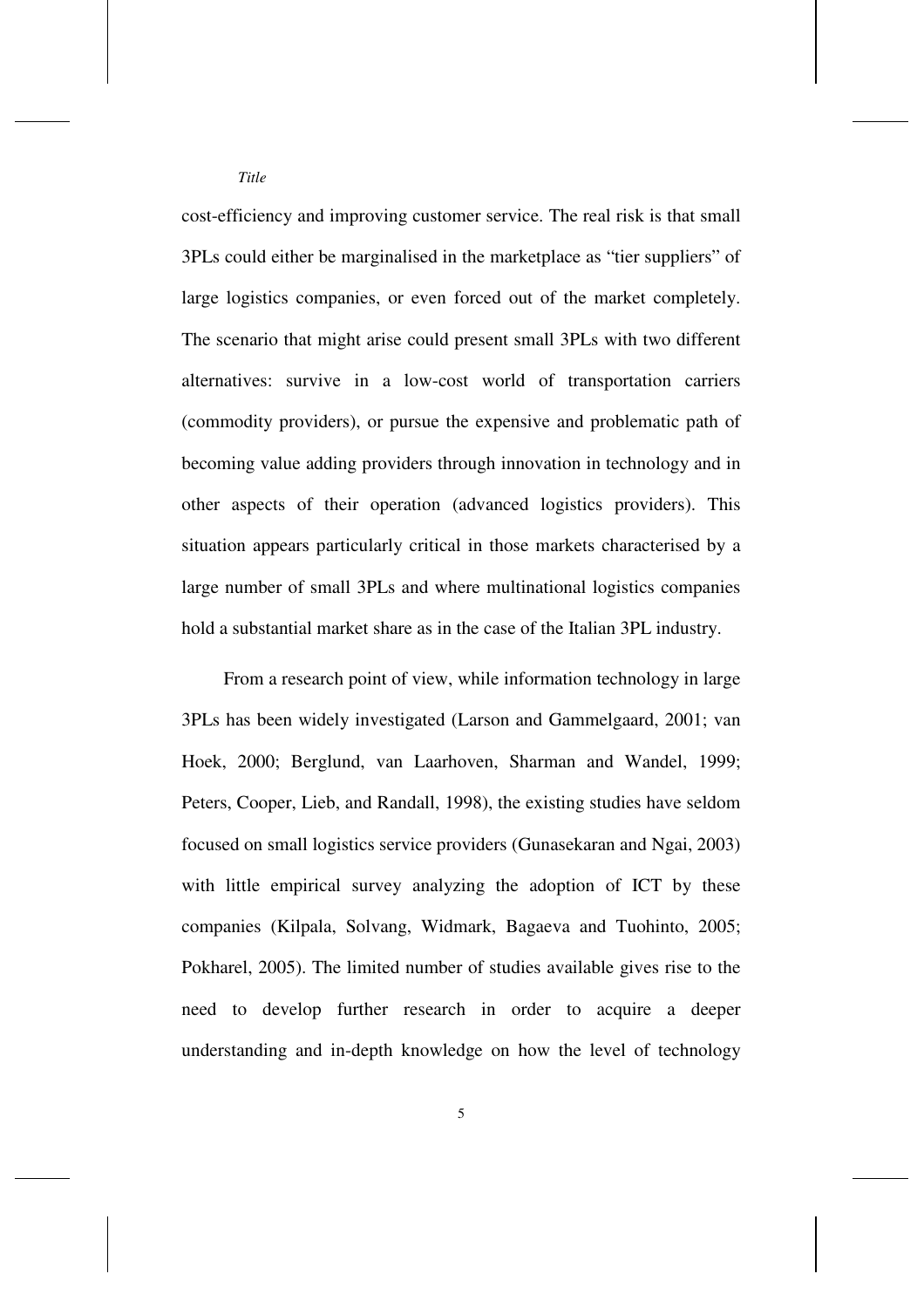capability of small logistics companies may affects the customisation of service provided and improve the competitive abilities of these companies (Maloni and Carter, 2006).

The study described in this paper attempts to fill this void through an empirical investigation developed on a sample of small Italian logistics service providers. The survey is aimed at analysing ICT usage in the sector and at identifying the main factors affecting technology adoption. The integration enabling role of ICT is a key focus of the study.

Following this introduction, the nature of supply chain vertical disintegration is described (section 2). An overview of the Italian logistics service market is provided and an analysis of information technology usage by Italian 3PL companies (section 3). Section 4 goes on to describe the research approach used to investigate ICT usage in a sample of 153 small Italian logistics companies through a mail survey. The main research findings are then presented in section 5. Section 6 discusses the managerial and research implications of the survey.

# **2. Supply chain vertical disintegration**

Companies are increasingly focusing on what they regard as their core activities or competencies. Oates (1998) defines *core competencies* are those activities central to an organisation's strategy which firms do well.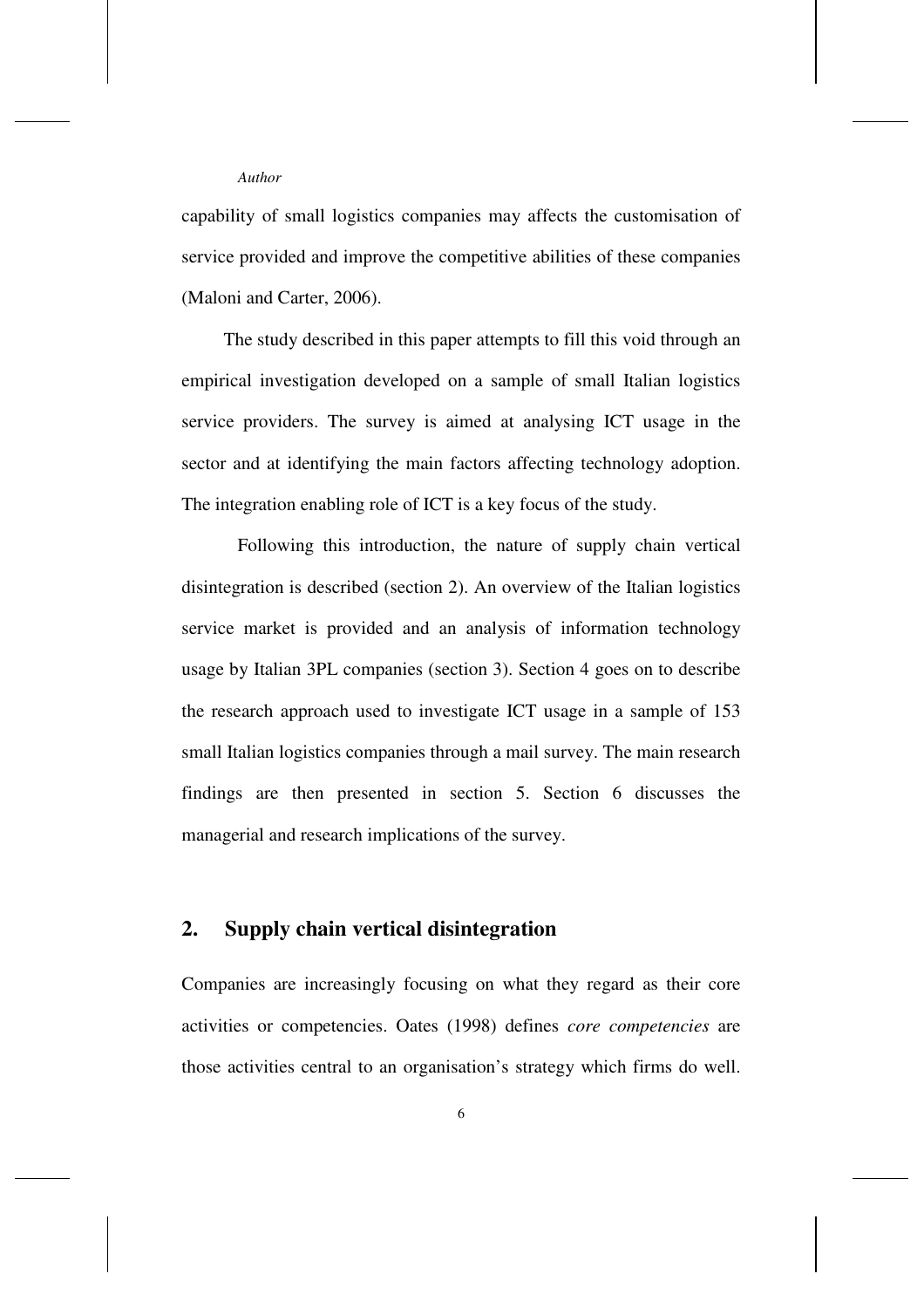The corollary of this is that activities regarded as "non-core" can be outsourced. Furthermore, the trend towards economic and business globalisation has facilitated the outsourcing of various activities to overseas locations. These changes have resulted in a shift away from the traditional model of control through ownership towards models which are based on management and control through effective supply chain relationship management. The former is based on the strategic logic of vertical integration.

*Title* 

Vertical integration is the degree to which a firm owns its upstream suppliers and its downstream buyers (Greaver, 1999). Harrigan<sup>2</sup> (2003) provides a good description of the logic underpinning this approach to strategic development. Recent developments in ICT, in particular internet technologies, have facilitated this process and laid the foundations for the "network economy model" (Reddy and Reddy, 2001). According to Hugos (2002), traditional supply chain models have 'given way to virtual integration of companies' (p. 235). In short, as outsourcing of various elements of supply chain functionality takes place so supply chain architectures are becoming more virtual. The traditional *fully vertically integrated* approaches are being replaced by contemporary *fully virtually integrated* approaches - a new FVI is evolving.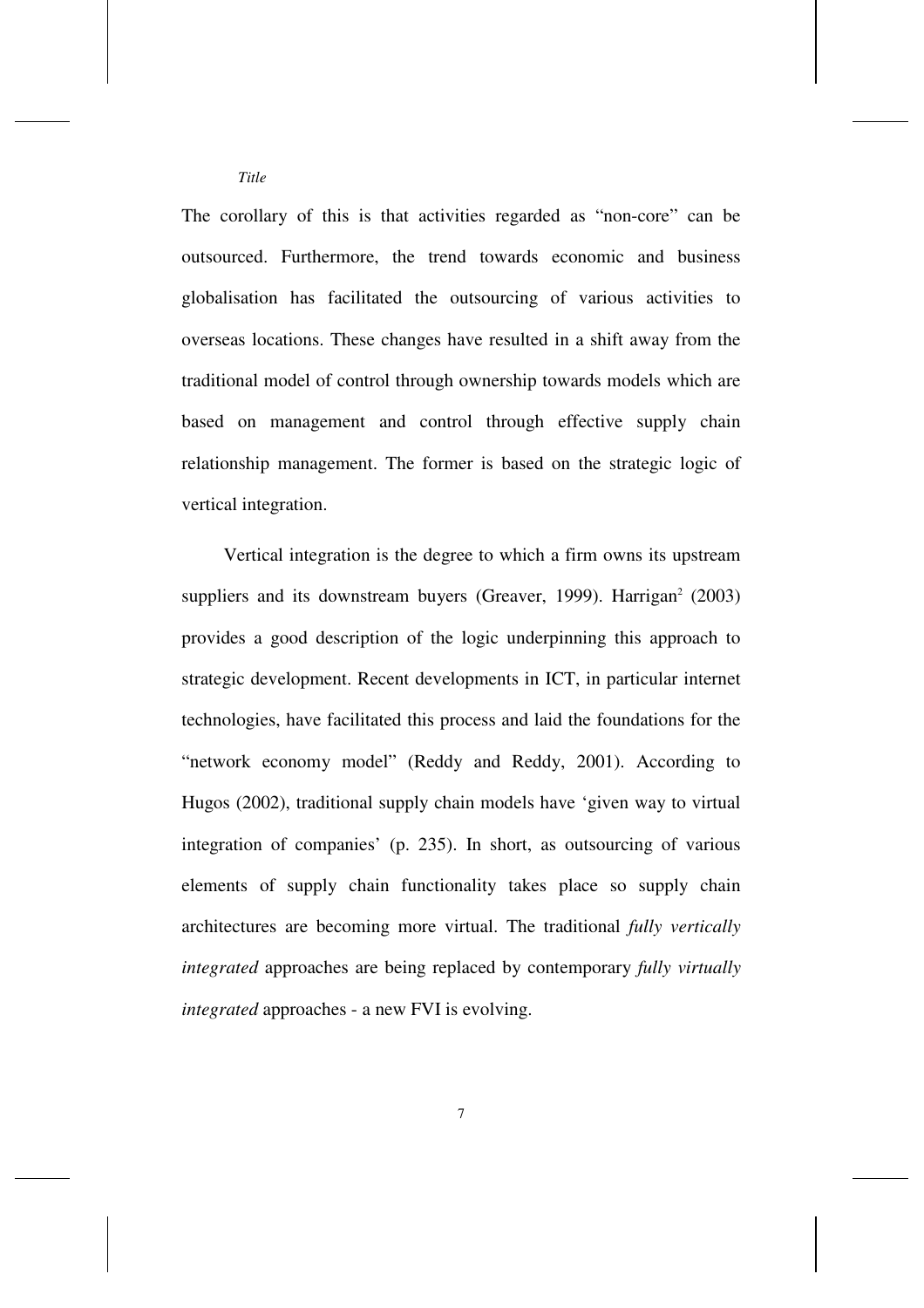The focus of this study is on the 3PL organisations to whom, as noted earlier, a wide variety of transportation and logistics activities are being outsourced. The advantages and disadvantages of vertical control in the logistics service industry has been studied extensively by Heaver (2002, pp. 215-218) with specific reference to shipping and logistics. The main advantages associated with vertically integration relate to the creation of demand complementarity, the achievement of cost reductions and the creation of synergies through the shared use of expertise. The disadvantages relate mainly to barriers to the achievement of sustainable relationships between companies, often as a result of cultural differences.

In this environment, ICT is a central element for the development of logistics services in a customised supply chain context. Sauvage (2003) noted that information technology capability is a critical variable for logistics service differentiation in today turbulent industry scenario characterised by time compression and flexibility. Van Hoek (2002) assigned a specific role to ICT for 3PLs aiming to perform customising operations for service users. The author pointed out that the use of specific technological capabilities may leverage transport and logistics services and facilitate more effective integration across companies in the supply chain. For 3PLs, ICT capabilities can assure the rapid customisation of services and maintain competitive lead-times. The result is that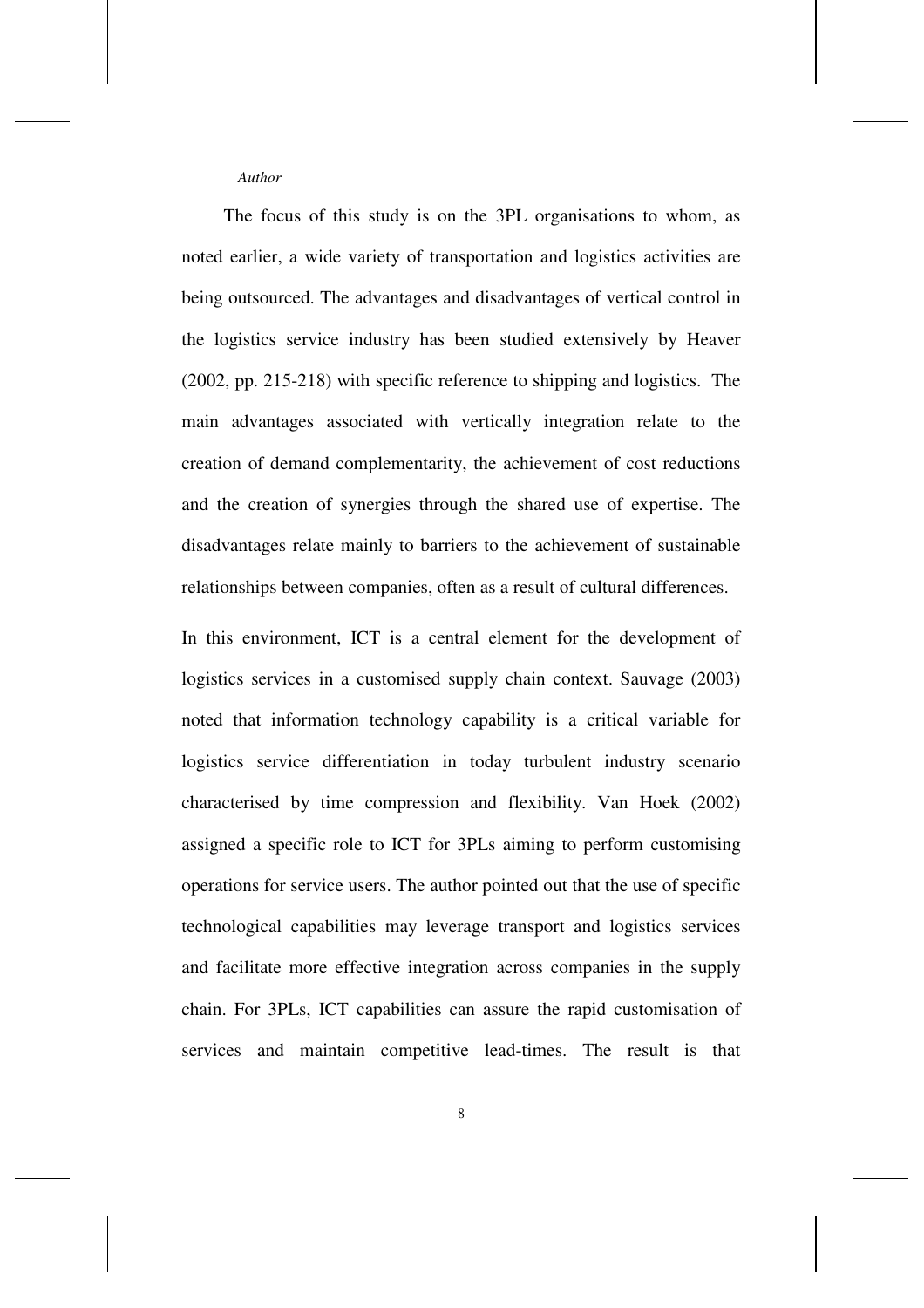competitive advantage in the 3PL industry will be based increasingly on creating value for customers as many value added activities are directly or indirectly dependent on ICT applications (Crowley, 1998).

# **3. ICT usage in the Italian logistics service market**

This section provides an overview of some of the key characteristics of the Italian logistics service provision market. It goes on to present evidence from the limited number of studies of ICT usage which have been carried out to date in the sector.

#### *3.1 Overview of the main features of the Italian logistics service industry*

The Italian 3PL market reflects the vertical disintegration of supply chains which is taking place. Several sources estimate that in 2001, it was the fifth largest European market with the highest expected growth rate in Europe in coming years (Harvey, 2003). In the same year, the total value of logistics outsourcing was approximately  $\epsilon$ 12bn (3.6% of the Italian GNP).

The most recent data estimate the number of firms in the sector at between  $140,000$  (Confetra<sup>3</sup>) and  $205,000$  (Unioncamere<sup>4</sup>). These data indicate that one of the main characteristics of the Italian market is its high fragmentation. For example, a recent analysis carried out by an Italian logistics magazine, *Il Giornale della Logistica* (June/July 2004, p. 48), on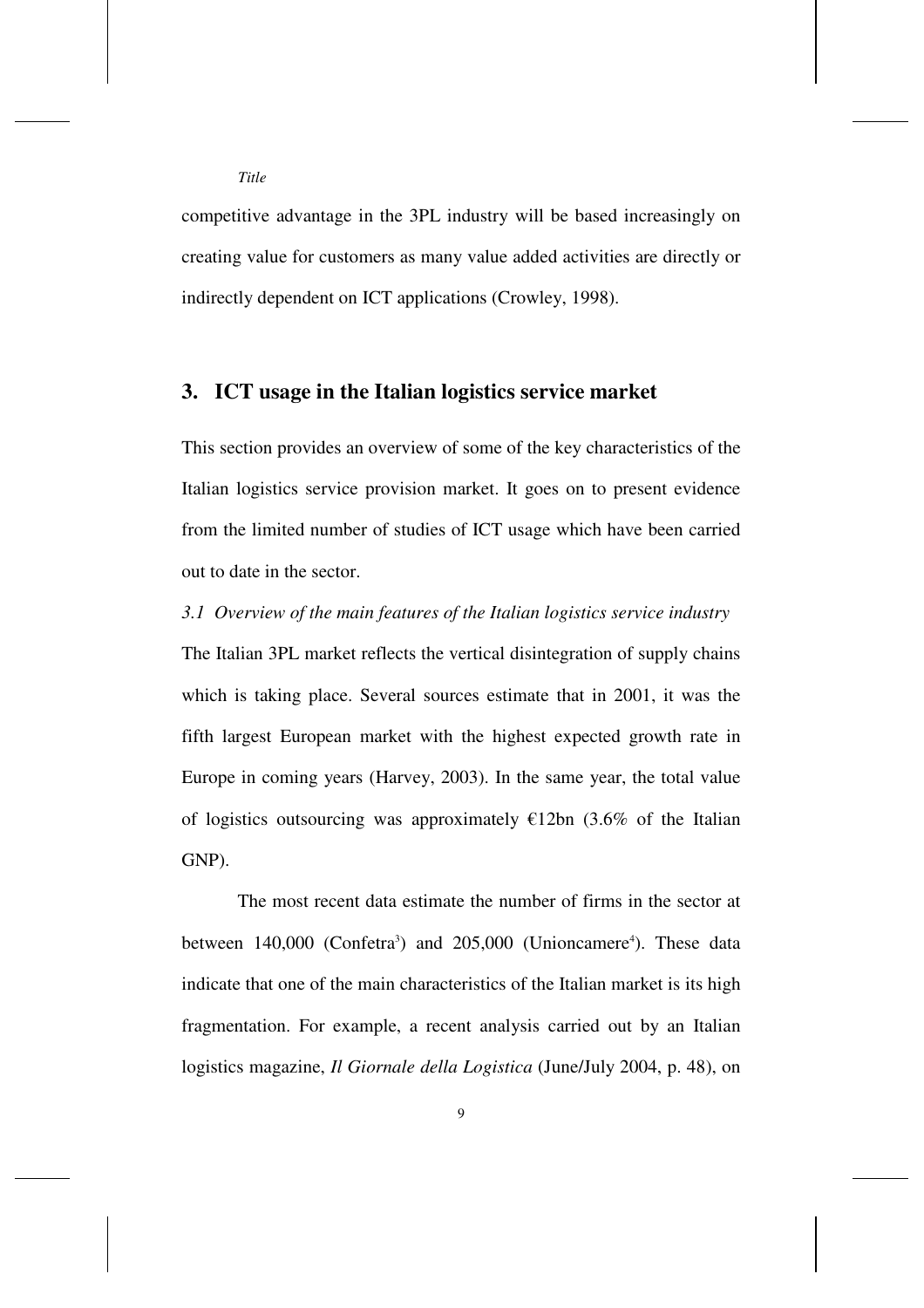a sample of 1,000 Italian 3PLs ranked by turnover shows that: a) the largest 100 companies (i.e. 10% of the total) produce 64% of the total sample turnover, and b) for the largest 200 companies (i.e. 20% of the total) the percentage is 75%. The fragmentation of the market is also evident when considering employee data. According to a recent KPMG report (2003) about 50% of Italian logistics providers employ less than 50 people, and that 35% of them employ less than 9 people. This fragmentation of the Italian logistics service industry has facilitated the entry of large multinational logistics groups in recent years.

## *3.2 Evidence of ICT usage*

As noted earlier, in the context of vertically disintegrating supply chain configurations, manufacturers and retailers are demanding a higher degree of integration of the business processes of all supply chain participants through ICT and Internet technologies. As a result, 3PLs are devoting increasing importance to ICT in the management of their businesses and ICT is fast becoming one of the main drivers of change, posing new strategic challenges to logistics providers.

 Although ICT development has strongly affected the logistics service industry in recent years, a number of surveys over the last decade have confirmed that the adoption of new technologies in the Italian logistics service market has been relatively low (KPMG, 2003; Freight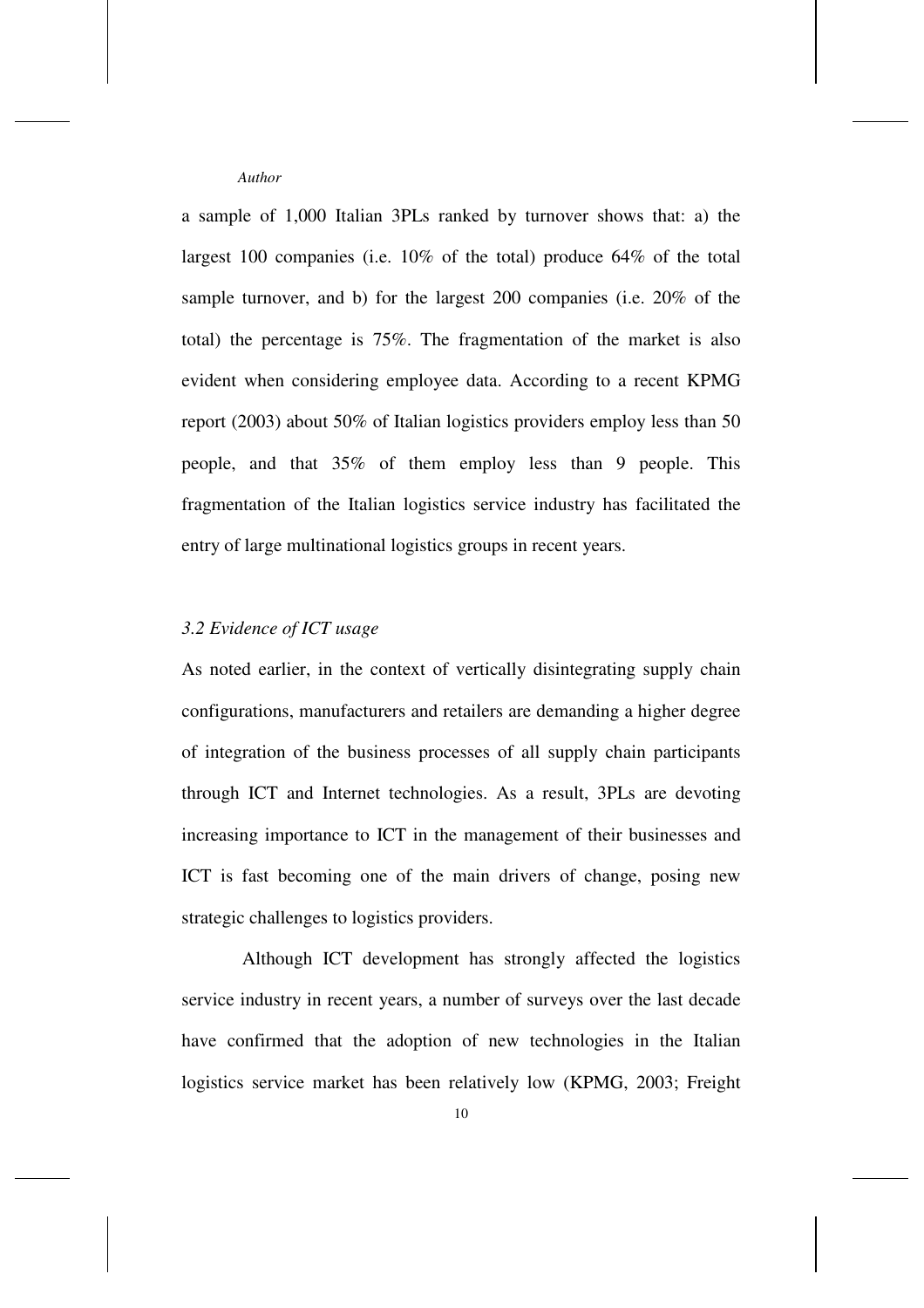Leaders Club, 2003; CSST and Cranfield University, 2002). For example, the work of Merlino and Testa (1998) highlighted that the dissemination of new technologies is proceeding at an intermittent and nonhomogeneous pace. Investments in new technology are still motivated by a tactical rather than a strategic logic. This can be mostly attributed to the history of the particular firm under study and its entrepreneurial culture.

The results of the above studies raise a number of important issues. Vertical disintegration has resulted in 3PLs playing an increasingly pivotal role in terms of overall supply chain capability. This capability is largely a product of the levels of integration built into supply chain architectures. As noted earlier, these levels of integration are dependent upon the effective utilisation of appropriate ICT tools. Despite this potentially important role of ICT in improving the competitive capability of 3PLs, there appears to be a limited level of ICT adoption with particular reference to the Internet and e-business tools. This points to the need to develop new insights into actual practice in this area. The research described in this paper aims to contribute to the development of these insights.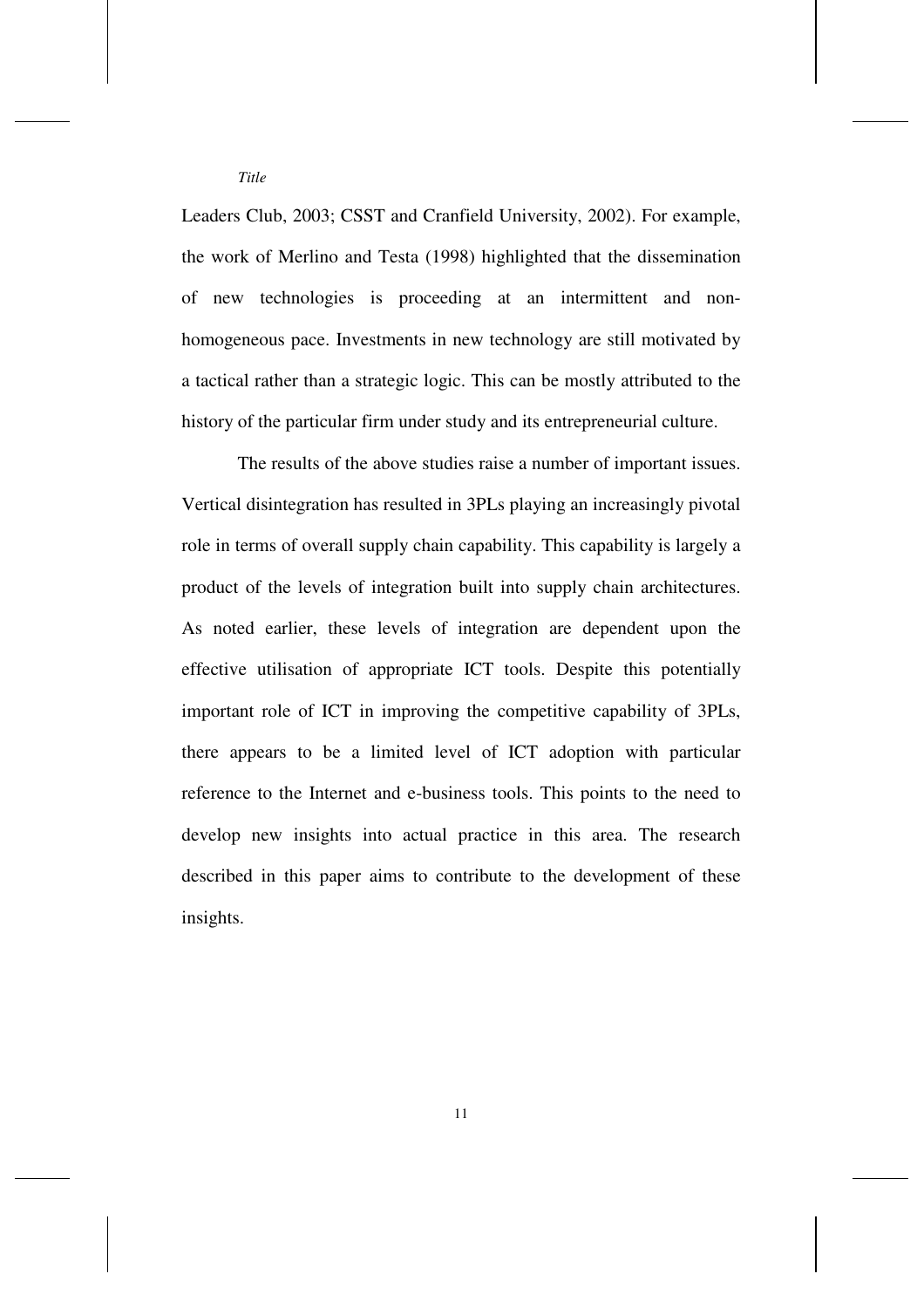# **4. Research design and methodology**

New technology is reshaping the organisation and structure of this industry as ICT impacts significantly on the operations of 3PLs. 3PLs are gradually shifting from an asset-based offer to a more process-oriented approach largely based on knowledge and information management. While there is evidence to suggest that large 3PLs are gaining substantial benefits from technology usage and implementation, the nature of changes resulting from ICT usage in small logistics service providers remains unclear. Given the predominance of small 3PLs, and their increasingly critical role in the context of overall supply chain effectiveness, this gives rise to the need to develop research and investigation in order to acquire a deeper understanding and in-depth knowledge regarding the level of technology capability and the effects of new technologies on the competitive abilities of these companies. This is particularly critical for the European Union logistics service market that is characterised by the strong presence of small logistics service companies<sup>5</sup> (Evangelista and Kilpala, 2007). Consequently, the Italian logistics service market appears a suitable context for this research.

This research seeks to narrow the knowledge gap in the field of ICT adoption in small 3PLs through an empirical investigation. The aim of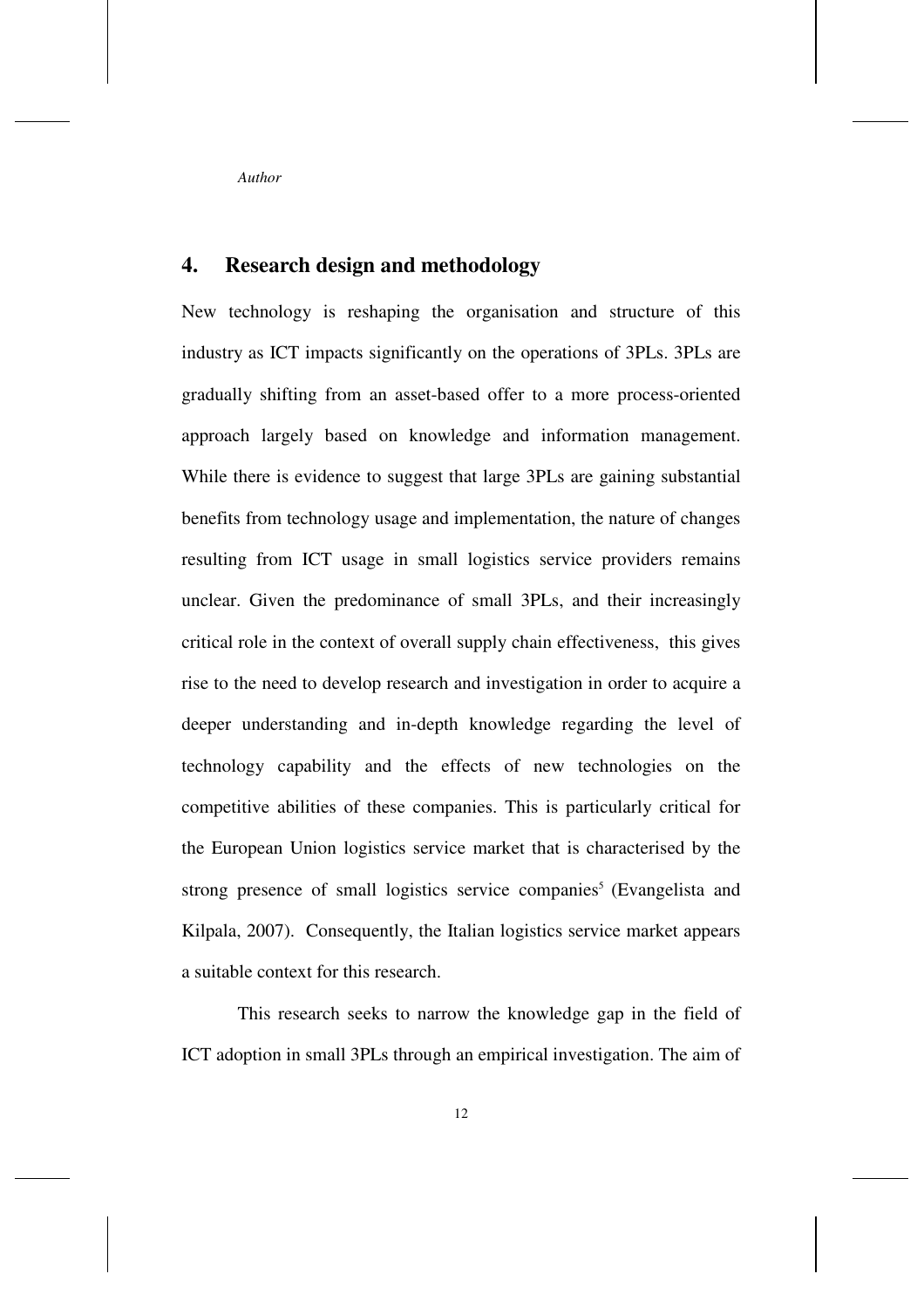the survey is to provide an overview of ICT adoption in small logistics service providers in the context of overall supply chain integration and performance. The specific objectives are as follows:

1. to set-up a technological profile of the surveyed companies;

- 2. to analyse the role of ICT tools in supporting the customisation of services; and,
- 3. to analyse factors influencing the adoption of ICT.

The survey methodology was organised into the following seven steps:

a) *Definition of basic survey objectives and preparation of the draft questionnaire.*

b) *Establishment of focus groups.* 17 key influencers (ICT managers of small 3PLs, ICT consultants, directors of Italian logistics associations, researchers and academics) were involved in two focus group meetings. The main aim was to submit the basic survey objectives and draft questionnaire in order to get useful feedback from participants and to test the suitability and comprehensibility of the questionnaire. A further aim was to gain "buy-in" from relevant trade associations in administering questionnaires through the use of their mailing lists and their logos.

c) *Re-focussing of survey objectives and questionnaire.* Based on the focus group results, this step enabled a better focus on the survey objectives and obtained useful inputs in finalising the questionnaire. The final questionnaire contained 37 questions, divided into four sections.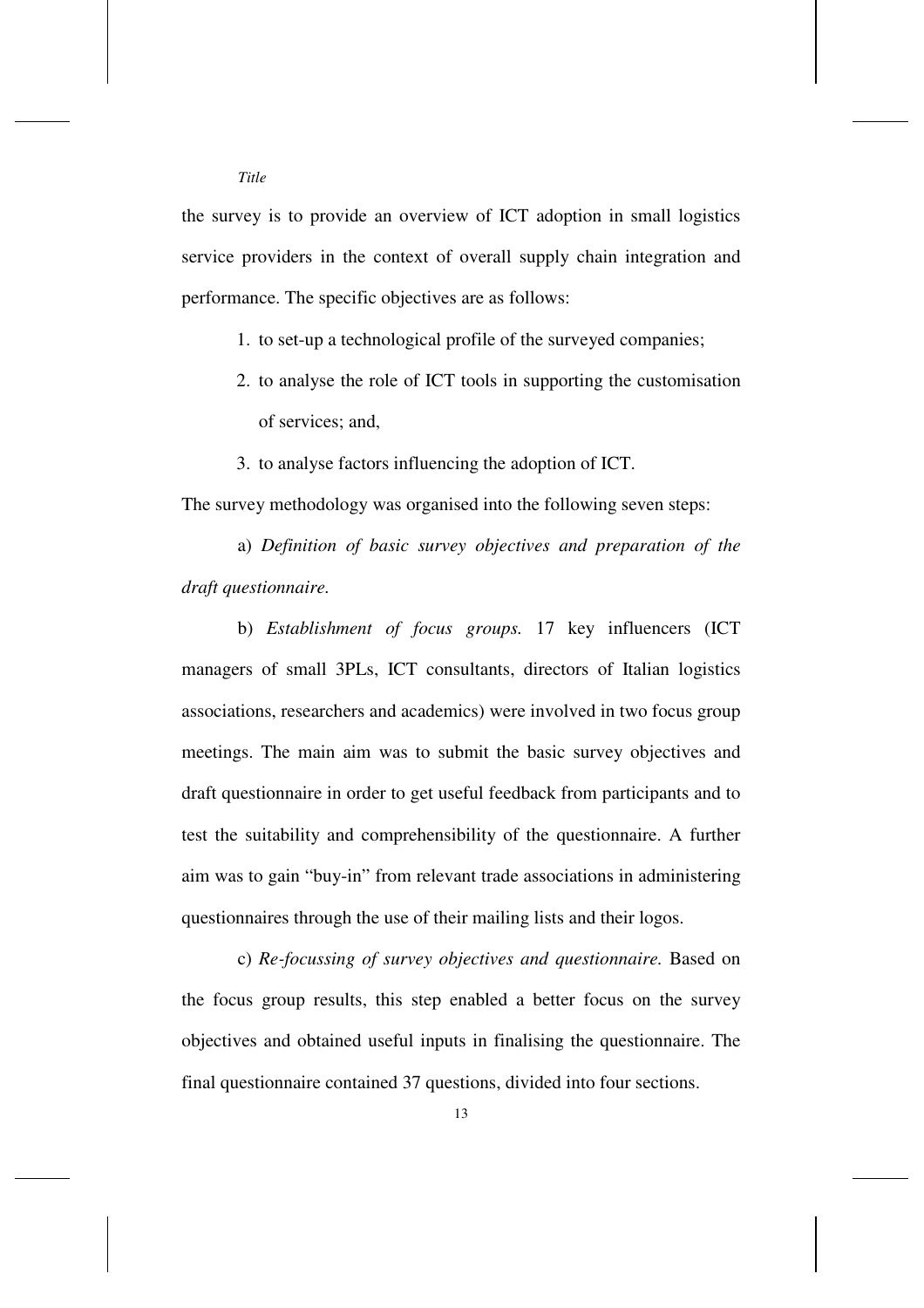d) *Population definition*. A recent study indicates that the implementation of ICT systems for transport management can be commercially justified only for companies operating more than 5 vehicles (McClelland and McKinnon, 2004). This issue has been confirmed by a recent survey conducted specifically on ICT usage in a sample of small road hauliers operating in the South of Italy. The test of questionnaire conducted with key actors (such as managers of road haulage companies, ICT consultants, representatives of Italian road transport associations, etc.) in a panel meeting evidenced that investment in ICT is not a priority for such companies as the small number of trucks they own may be effectively managed through technology like mobile phones (see Evangelista, Marasco and Caiazzo, 2005).

For the purposes of the research, therefore, the total population has been narrowed to exclude very small providers that are marginal in the context of the wider supply chain. Considering the Confetra's most recent estimate (2004), the number of Italian logistics service companies is 140,550. This figure is based on a segmentation of the Italian logistics service market that comprises five segments. There are no **fourth-party logistics** (4PLs) operating in the market, while 50 companies are operating in the **Lead Logistics Providers** (LLPs) segment as branches of large multinational logistics groups or logistics spin-offs of both large Italian and multinational manufacturing companies. The number of companies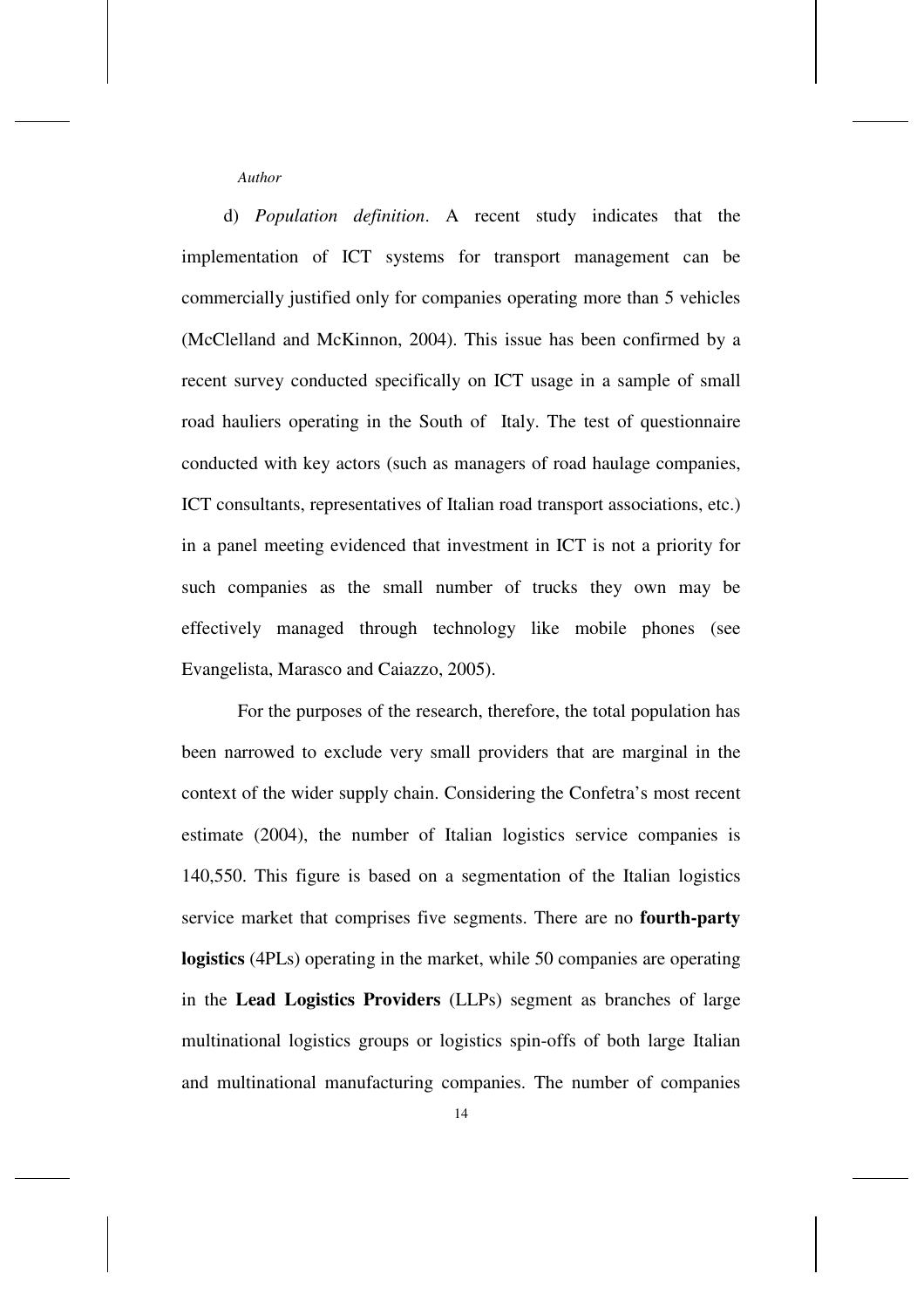populating the **third party logistics** providers (3PLs) segment is estimated at around 500. These are small and medium-sized Italian companies mainly specialised on market niches. The **road haulage** segment comprises 140,000 companies and has been divided into two categories in line with the criteria detailed above (more or less than 5 trucks) on the basis of Albo Nazionale Autotrasportatori (Italian Road Hauliers Registry) data. Road haulage companies owing more than 5 trucks are estimated at about 21,000 companies while road haulage companies owing less than 5 trucks are 119,000. Considering the subject (ICT usage) and the scope (Italian small and medium logistics service companies) of this research, only the 3PL segment and the road haulage companies owing more than 5 vehicles have been considered. Based on this, the total population in this research is estimated at approximately 21,500 companies.

e) *Preparation of the mailing list.* There is a low level of consistency and quality of data and information about logistics companies operating in the Italian market as a result of the plethora of different sources.. For this reason, company information was obtained from several sources - partly from the Italian logistics associations that took part in the focus groups and partly from other sources (including logistics magazine subscribers and transport e-marketplace databases). A draft mailing list containing 2,464 records (companies) was obtained from these sources. Each individual record was checked to ensure that companies selected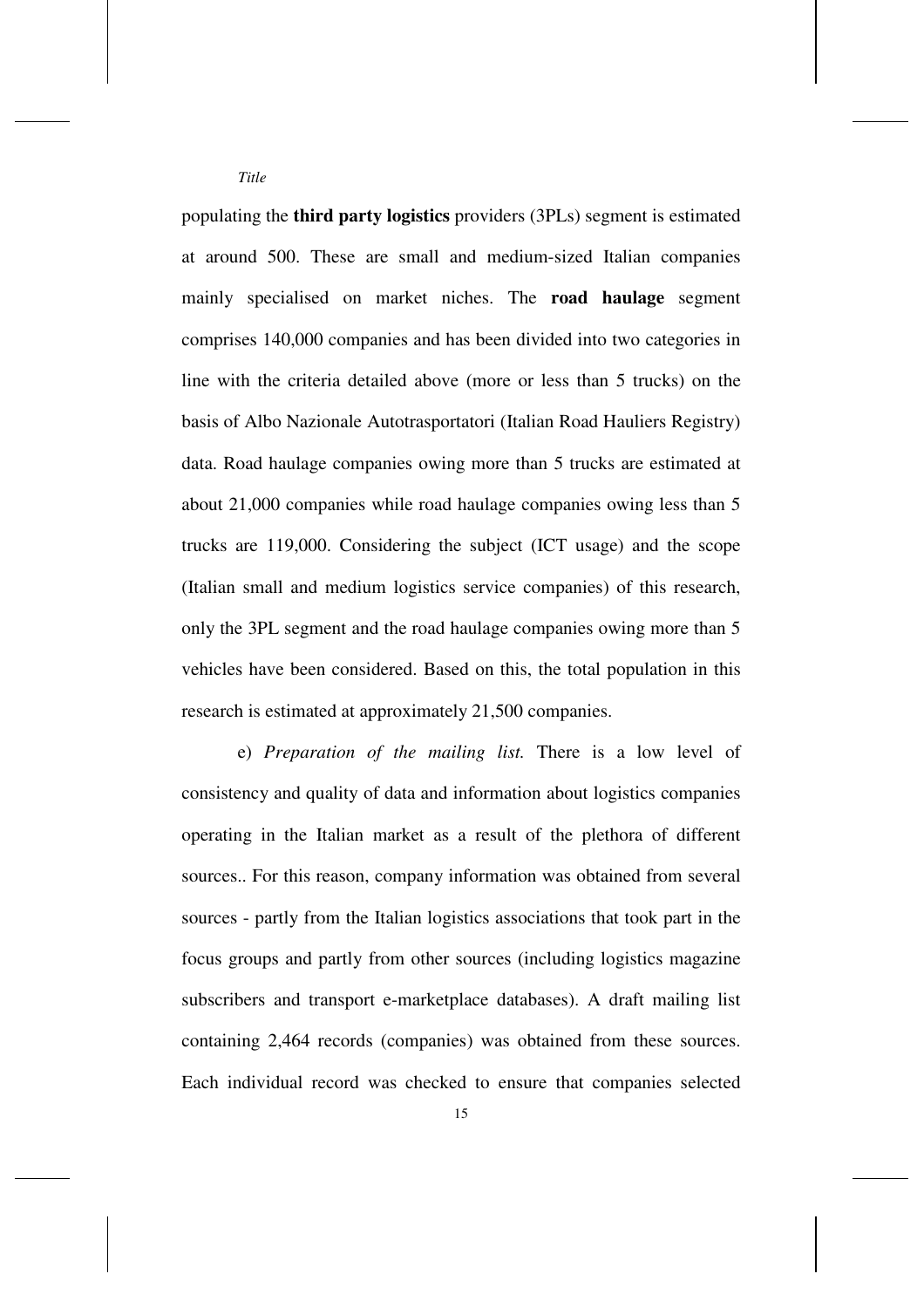were in line with the criteria on which the population has been defined. A number of inconsistencies were detected and this reduced the total number of companies included in the survey from 2,464 to 1,992. More information regarding population definition is provided in the next section.

f) *Survey implementation.* The questionnaire was mailed to 1,992 companies throughout Italy. The total number of usable responses was 153. Furthermore, to ensure data reliability and completeness, respondents were subsequently contacted by email and telephone in order to clarify unclear responses or to add missing data. To detect any possible nonresponse bias, a two steps analysis has been carried out. Firstly, a sub sample of non-respondents were contacted to get responses about some demographic characteristics (such as company age, company size and type of activity) to be compared with respondents. This step did not indicate any significant bias. In a subsequence step, the method adopted by Goode and Stevens (2000) was used. This method involves comparing later respondents with earlier respondents, assuming that later respondents may possess similar characteristics to non-respondents. Accordingly, the usable responses were split into two sets respectively of 76 and 77 responses based on the dates on which they were received. A Mann-Whitney and Chi squared analysis of the above three variables revealed insignificant differences between the two groups of companies.

g) *Sample classification.* Within the population, a taxonomy is proposed based on the following three categories:

**Full Haulage Providers**: those companies for which transport activities represent 100% of turnover;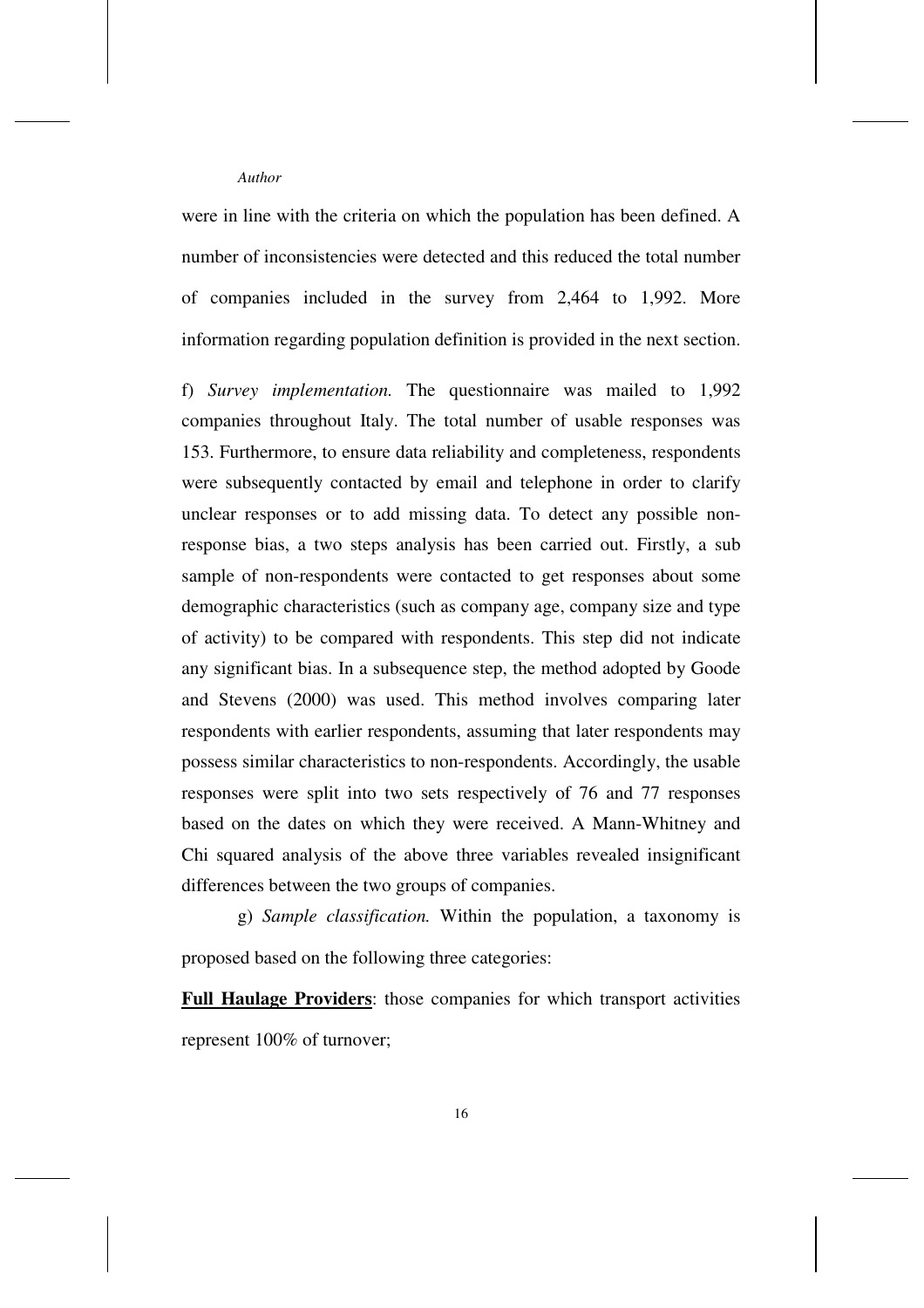**Basic Logistics Providers:** those companies for which transport and warehousing together comprise over 50% of turnover; and,

**Advanced Logistics Providers**: those companies for which transport and warehousing together comprise less than 50% of turnover (i.e. where more than 50% of the total turnover is generated by value added logistics and SCM services).

Table 1 shows a breakdown of the sample firms by provider type according to the above classification criteria.

#### **PLACE TABLE 1 HERE**

# **5. Findings**

*Title* 

In this section, a summary of the results of the empirical investigation are presented. Following an overview of the sample characteristics, the section documents and discusses the survey results for each research objective set out earlier.

#### *6.1 Sample characteristics*

Figure 1 provides a breakdown of the respondents by the main Italian geographical areas. The majority of the sample firms are located in the northern part of the country (76.5%) - this reflects the high concentration of economic activity in that area.

# **PLACE FIGURE 1 HERE**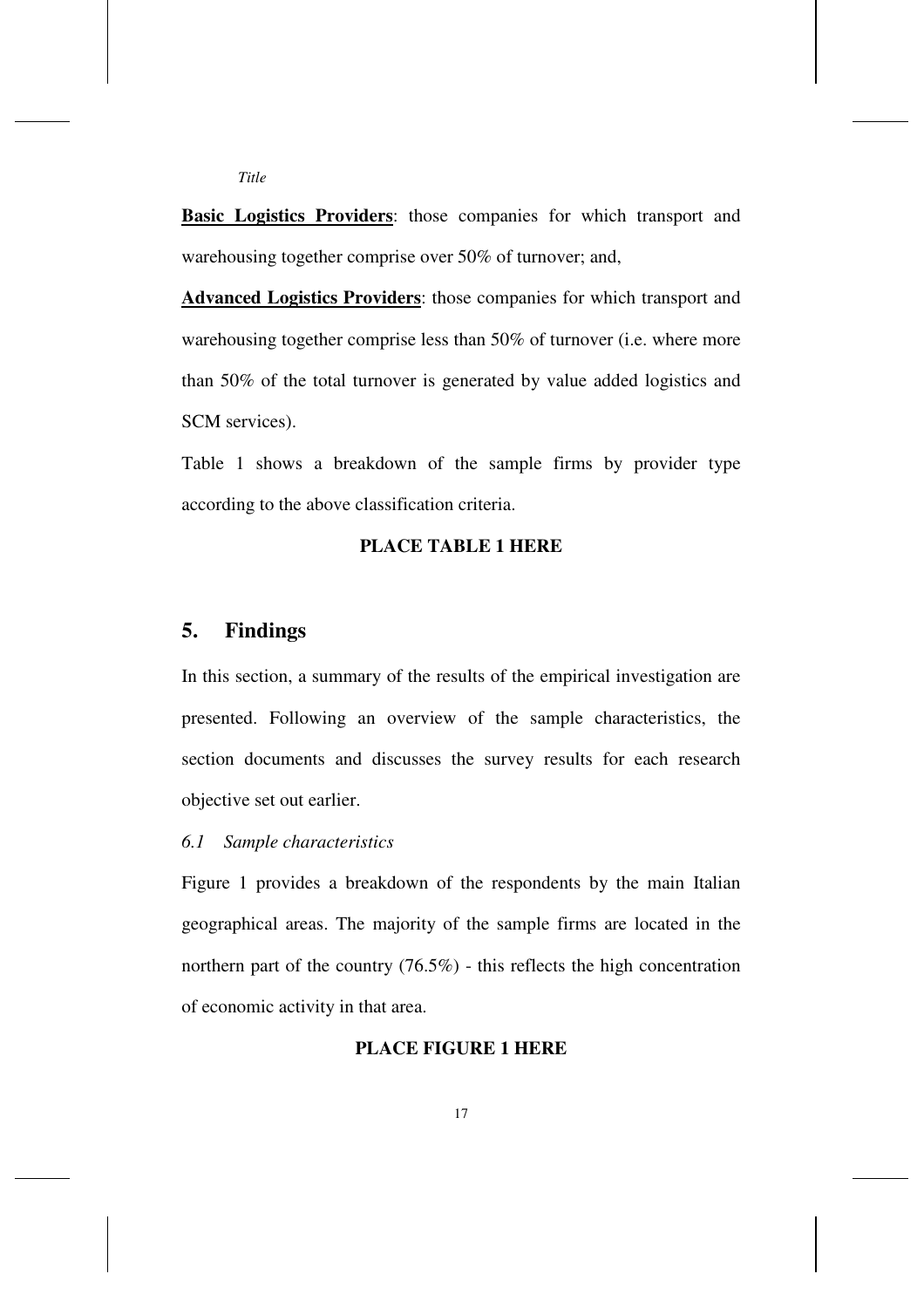Figure 2 shows the number of value added services offered beyond transport and warehousing by the surveyed companies. Moving from full haulage to advanced logistics providers the number of value added services offered increases dramatically. This supports the validity of the classification criteria adopted in this study.

# **PLACE FIGURE 2 HERE**

### *6.2 Technological profile of the surveyed company*

The following set of data describes the technological profile of the surveyed companies. Figure 3 provides a summary of total ICT costs (hardware, software, employees, consultancy and communication costs) as a percentage of total company costs in 2003.

#### **PLACE FIGURE 3 HERE**

Of the 100 companies that responded to this question, 36 spent less than 1% of their total costs on ICT. 11 companies spent more than 10% of their total costs on ICT. Figure 4 illustrates the various ICT tools that the three provider types currently adopt in their relationships with both customers and other logistics providers.

#### **PLACE FIGURE 4 HERE**

The data indicates a low level of usage of relatively sophisticated technologies among all provider types, particularly in the management of relationship with customers (e.g. ERP and CRM). The figure clearly shows that, moving from full haulage to advanced logistics providers, the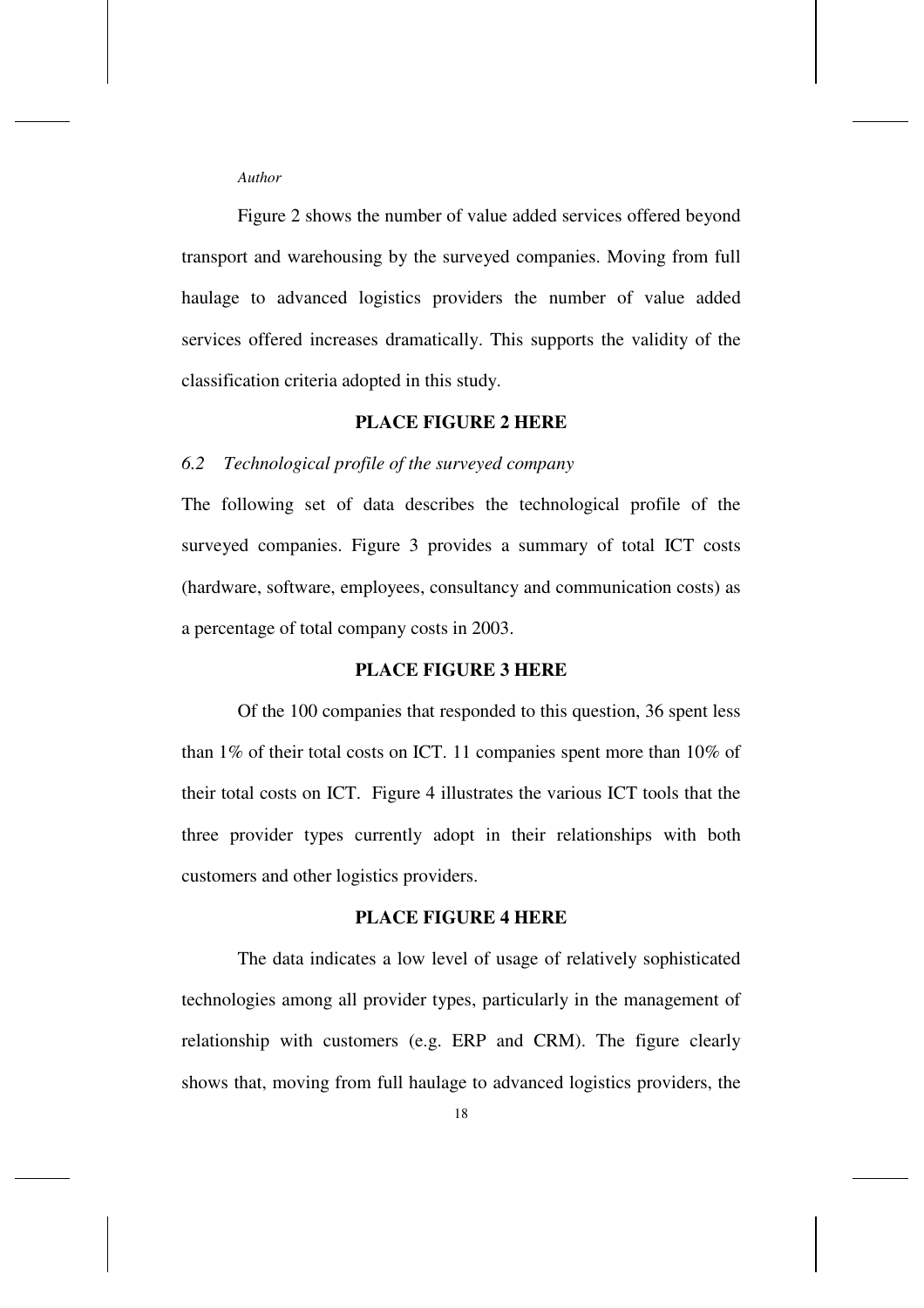use of more sophisticated technologies increases significantly. However, given that GPS is an emerging technology, it is relatively widely used in full haulage providers (38.9%). This is perhaps not surprising given the importance of satellite navigation in purely transport businesses. Nonetheless, a significant majority (61.1%) still do not make use of this technology.

All providers use telephone, fax, mobile, Internet and email to a great extent. In relation to other ICT tools, more than half of both basic and advanced logistics providers use EDI (52.2 % and 62.5% respectively) with similar numbers using LAN (47.8% and 68.8% respectively). The usage of these technologies is quite low for full haulage providers (19.4 % for EDI and 38.9% for LAN). Though the adoption of more complex technologies (such as Wireless LAN, RFID, ERP and CRM) is quite low in all firms, data show that these technologies are more widely used by advanced logistics providers.

Table 2 describes the degree of overall information system (IS) integration in the supply chain for different types of provider. The analysis was built up using a scoring model linking IS integration to different SC participants (customer, customer's customers, suppliers and other 3PLs). The scale was based on  $0 =$  no IS integration,  $1 =$  partial IS integration and  $2 =$  full IS integration. The scores for each of the four SC participants were added. Consequently, the highest level of SC integration achievable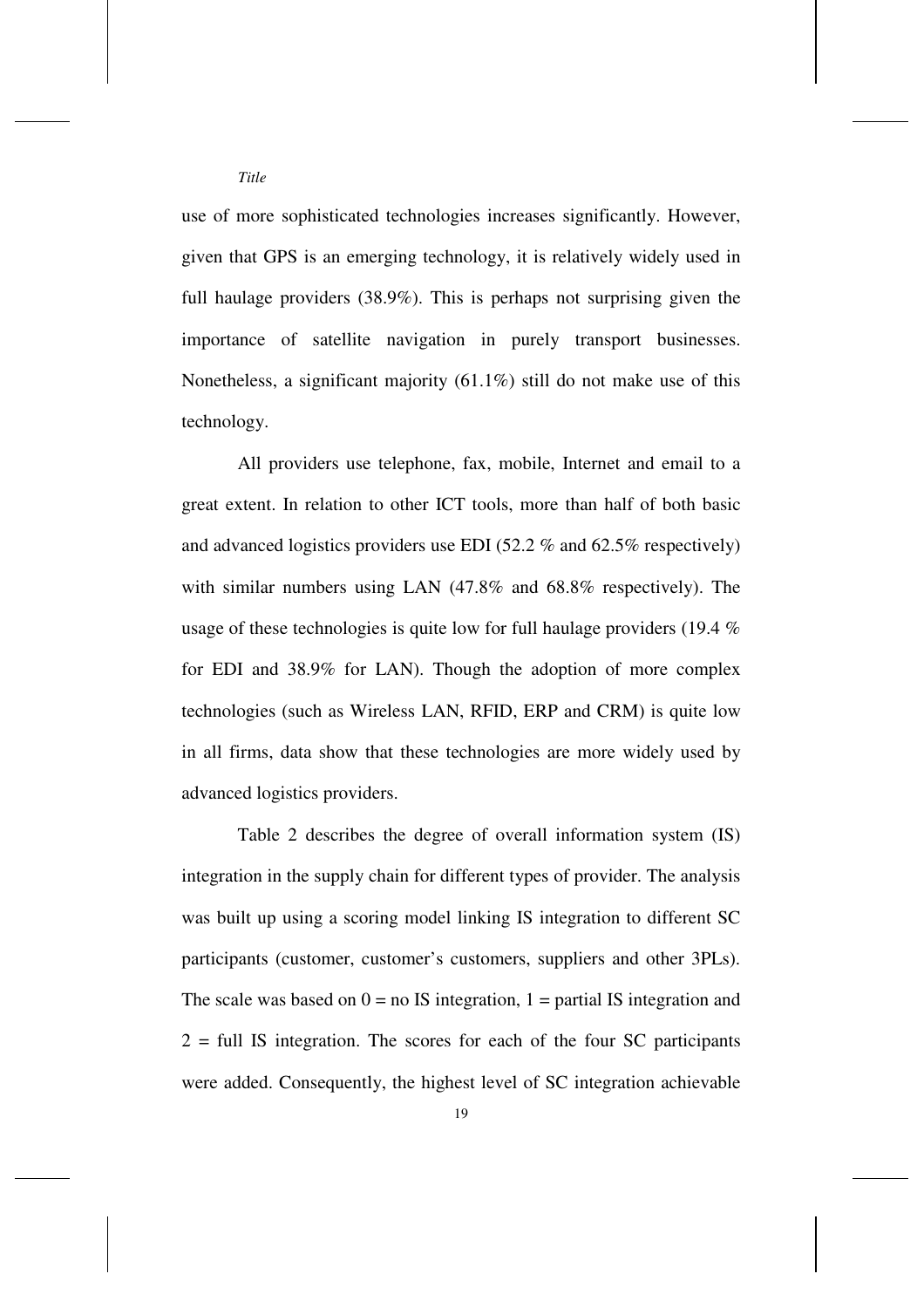is equals to 8. The values included in the table represent the average value of IS integration in the supply chain for each provider type. The degree of IS integration in the supply chain is quite low overall. Nevertheless, data reported in the table reveal that advanced logistics providers have a significantly higher degree of IS integration ( $p=0.9\%$ ; F=4.86)<sup>6</sup>.

# **PLACE TABLE 2 HERE**

A more detailed analysis of information system integration is given in Table 3. These data confirm that most providers have no integration with other supply chain participants (85.9%). The data indicate a significant difference among the types of provider as in the case of advanced logistics, which have the highest number of companies fully integrated in comparison with full haulage and basic logistics ( $p=4.8\%$ ;  $chi2 = 9.58$ ).

#### **PLACE TABLE 3 HERE**

#### *6.3 The role of ICT tools in supporting the customisation of service*

Amongst the most important of the available ICT applications used in the customisation of logistics services these tools are websites. Effective use of this tool provides the potential to simultaneously reduce costs and improve customer service. Based on the entire sample, it emerges that 105 companies (68.6%) have a website in place, while 48 companies (31.4%) do not. The level of company website adoption across the different provider types is: 61.1% for full haulage; 71.6% for basic providers; and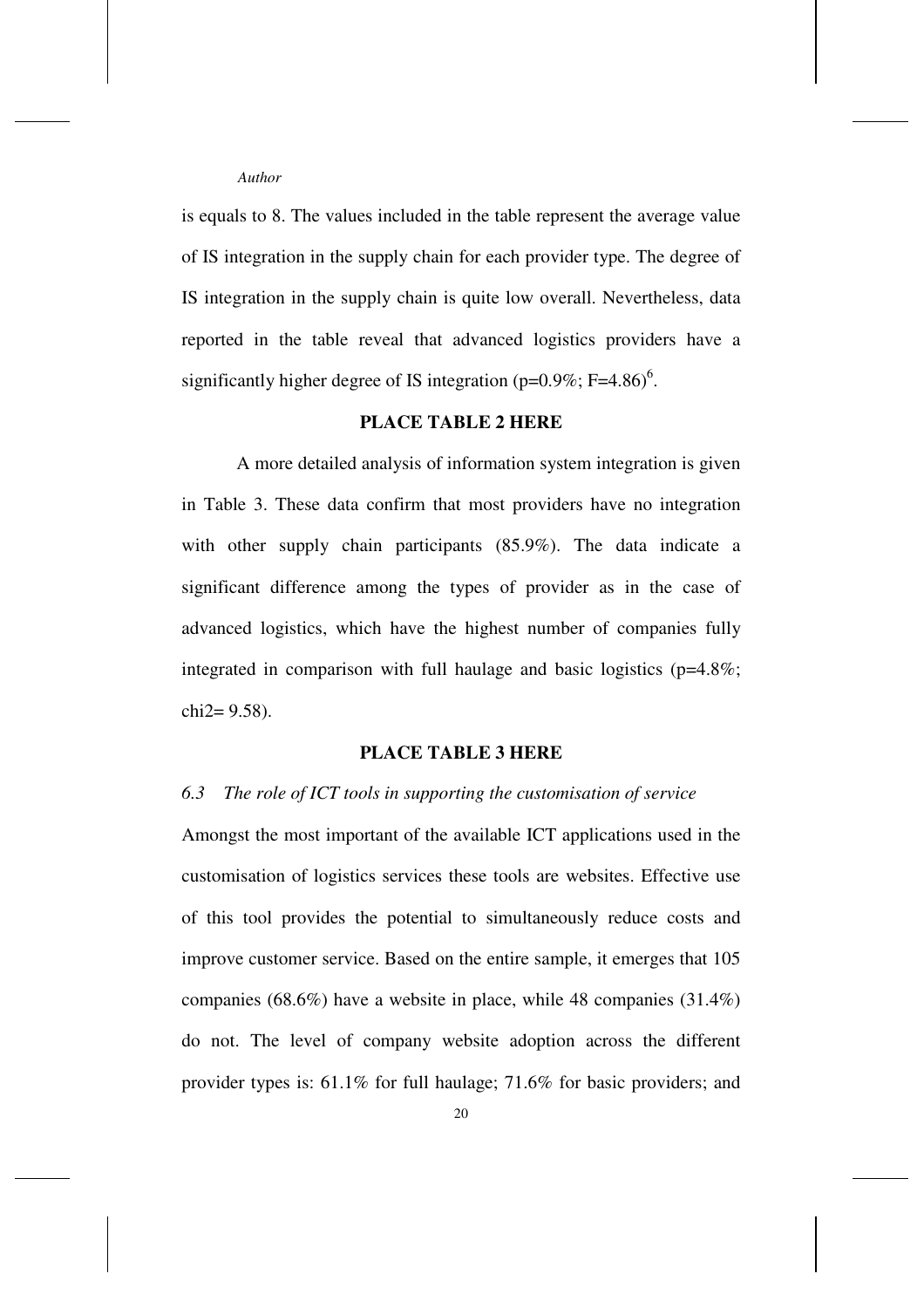72.9% for advanced providers. This suggests that this technology is now well reasonably established within Italian small logistics providers. Considering website adopters, data shown in Figure 5 reveal that the most important functionality associated with website usage is in the areas of electronic service catalogues, company presentation and advertising channels.

#### **PLACE FIGURE 5 HERE**

This means that adopters are not very innovative in the use of their website. In fact, according to the KPMG e-commerce business maturity model (Ellinger, Lynch, Andzulis and Smith, 2003), this evidence confirms that the surveyed companies are still in the early stage of the model (basic marketing and publishing). Figure 6 shows the reasons cited for non adoption of websites. The main reasons are:

- website deemed unnecessary for their businesses;
- customers do not require Internet services; and,
- website start-up costs.

These results suggest that companies underestimate the potential value of websites in improving their businesses and as an instrument to customise the services supplied.

#### **PLACE FIGURE 6 HERE**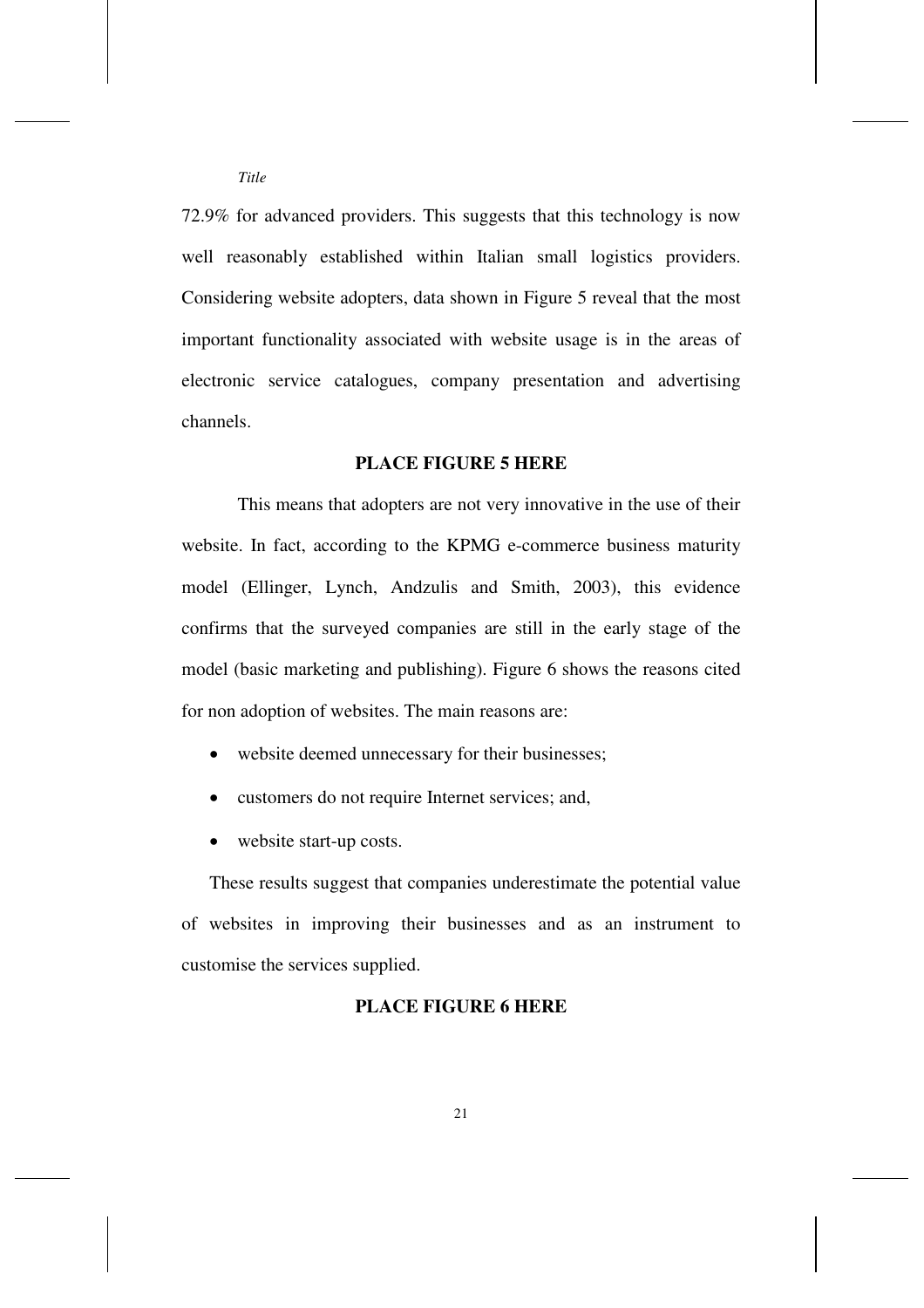# *6.4 Factors influencing the ICT adoption*

In this section, an overview of the main factors influencing the adoption of ICT in the sample firms is provided. Firstly, the survey analysed the factors that stimulate the use of ICT in the sample firms (see Table 4).

The most significant difference emerges with reference to the improvement of information exchanged with supply chain participants (namely customers and logistics providers). Advanced logistics providers attribute a higher importance to this factor in comparison with basic logistics and full haulage companies ( $p=1.2\%$ ,  $F=4.56$ ). A significant difference also exists with reference to the improvement of customer satisfaction ( $p=14.8\%$ ,  $F=1.92$ ) and to the enlargement of customer base  $(p=12.0\%, F=2.13)$ .

#### **PLACE TABLE 4 HERE**

The data shown in Table 5 provide details about the importance of future investment areas in ICT by different provider types. The importance attributed to different ICT areas of investment has been measured on a scale where 0 indicated "no importance" and 3 "very important". It is interesting to note that only 14% of Full Haulage (5 companies) scored 3, while Basic Logistics and Advanced Logistics show higher percentages (42% with 28 respondents and 44% with 22 respondents respectively). In Table 5 shows the areas for future ICT investment considered "very important" for respondents. Technology investment for improving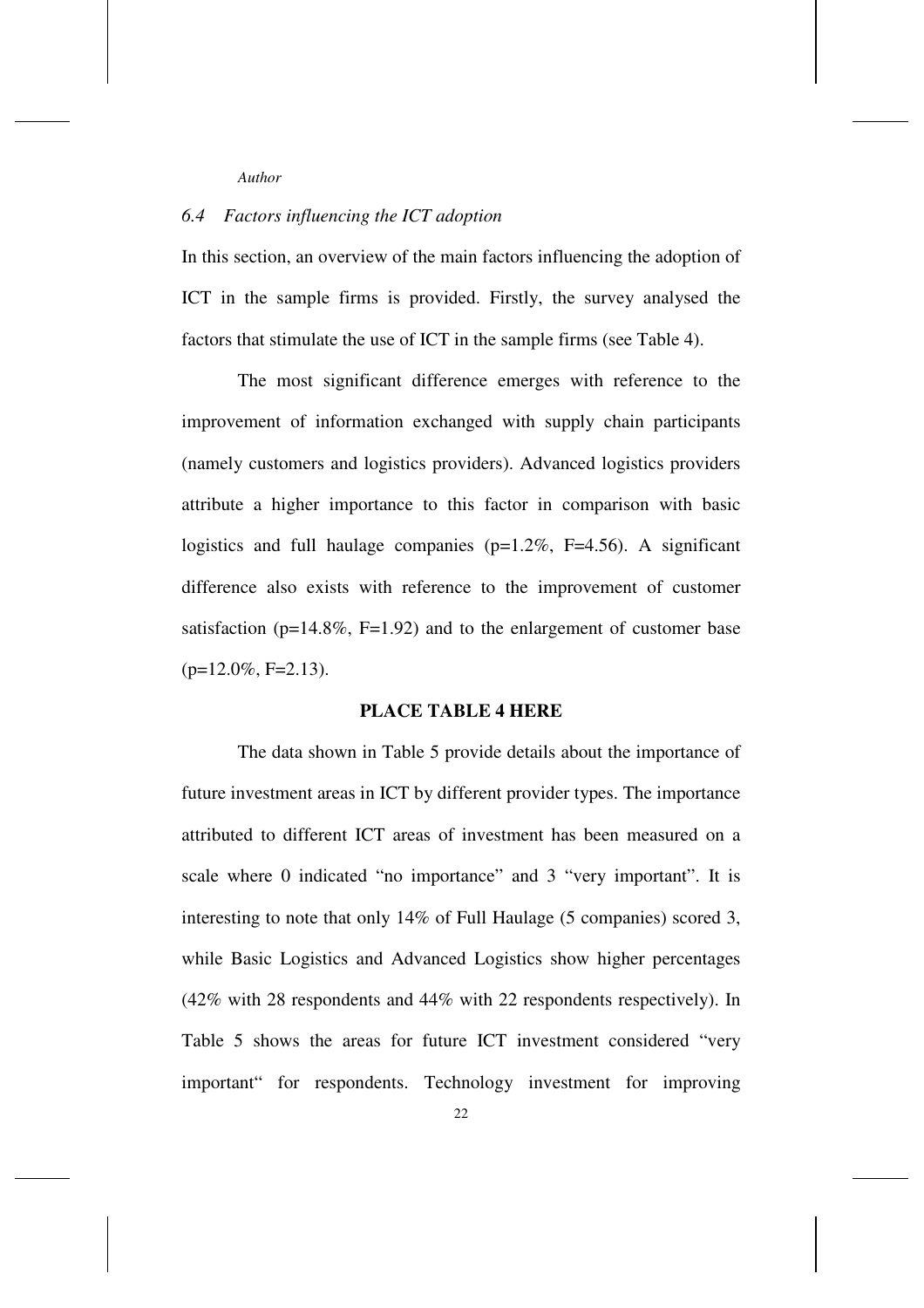competitiveness and error reduction are the most important areas for all three type of providers. The area of error reduction is considered of particularly high priority for Basic Logistics companies. Improving integration with customers is critical only for Basic and Advanced companies. Full Haulage and Basic Logistics companies attribute importance to future technology investment for developing service differentiation. The above data suggest that Full Haulage companies have a limited interest in developing future ICT investment in comparison with other two types of providers.

#### **PLACE TABLE 5 HERE**

With regard to the factors inhibiting ICT adoption in the sample firms, significant differences do not emerge between the provider classifications. The results in Figure 7 provide an interesting picture. The most important reasons for non investment in ICT are related to financial factors.

#### **PLACE FIGURE 7 HERE**

The size of investment and the implementation costs, together with running costs, are considered the most influential factors inhibiting ICT investment. Human resources management and ICT supply side also play a non-marginal role in inhibiting ICT expenditure. In order to understand the state of ICT penetration in the small logistics companies it is interesting to examine two recent studies. The first study was carried out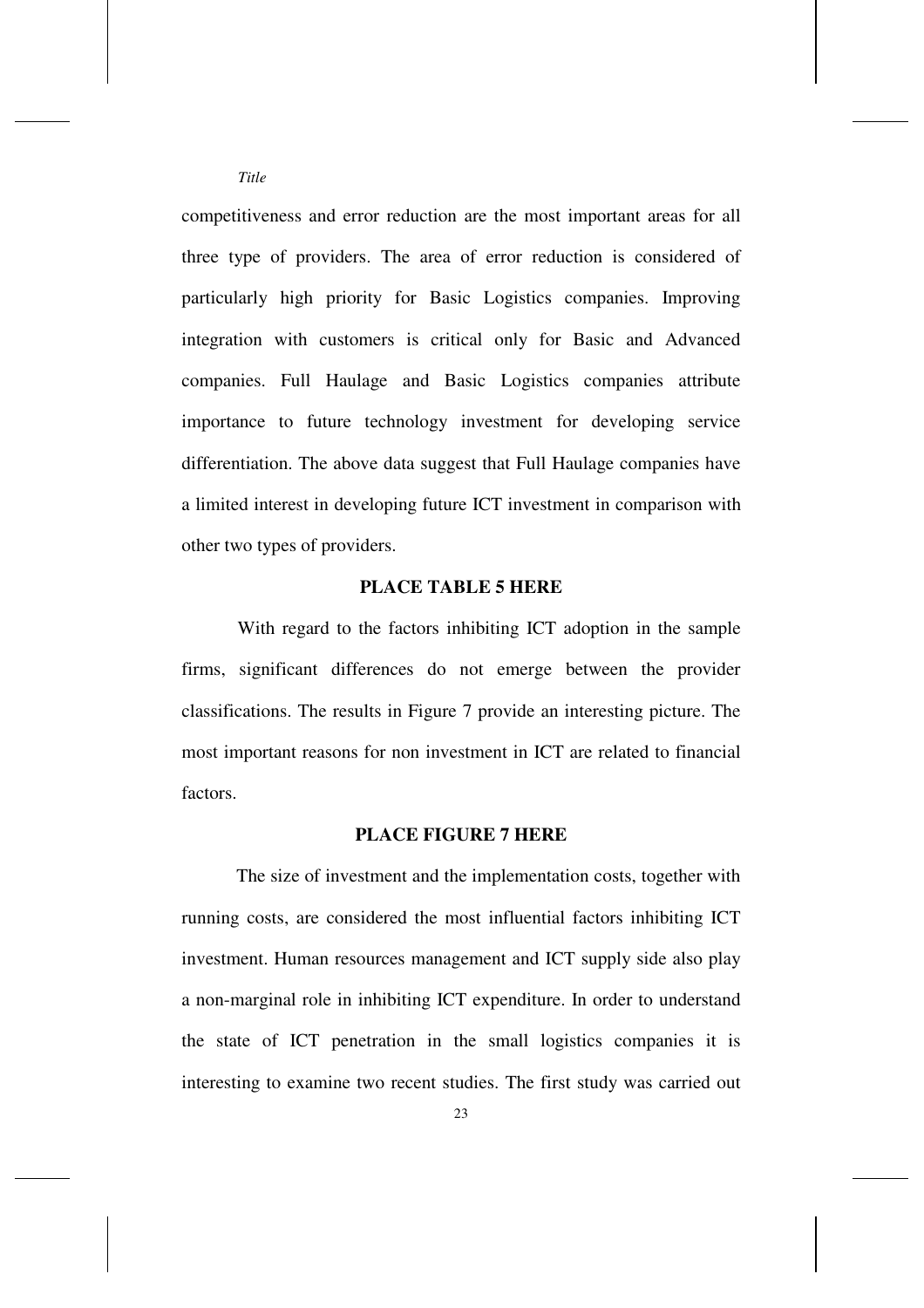by Kilpala, Solvang, Widmark, Bagaeva and Tuohinto (2005) on a sample of 79 small 3PLs located in the Barents region that comprises the Northern parts of Finland, Norway and Sweden, and the North-Western part of Russia. The second survey was conducted by Pokharel (2005) on a sample of 45 small 3PL companies operating in the Singapore logistics service market. In both studies it is clear that the focus of firms is on internal efficiency improvement through cost reduction while increasing customer service levels plays a secondary role in stimulating ICT investment. With regard to barriers to ICT investment, the two studies show strong similarities. The Nordic study put in evidence that the main barriers are as follows: 1) lack of awareness of ICT benefits, 2) investment costs (lack of funds), and 3) lack of technological skills (insufficient training, lack of ICT specialists). For the Singapore 3PLs the main inhibitors are 1) lack of adequate ICT resources, 2) problems in quantifying intangible benefits (such as better coordination, increased variety and innovation), 3) integration with current policies, 4) higher costs, and 5) anticipated time required for full implementation of ICT.

# **6. Concluding comments**

The survey results indicate that the use of relatively advanced ICT is more prevalent in advanced providers. This is particularly the case in relation to the level of IS integration and the exchange of information with other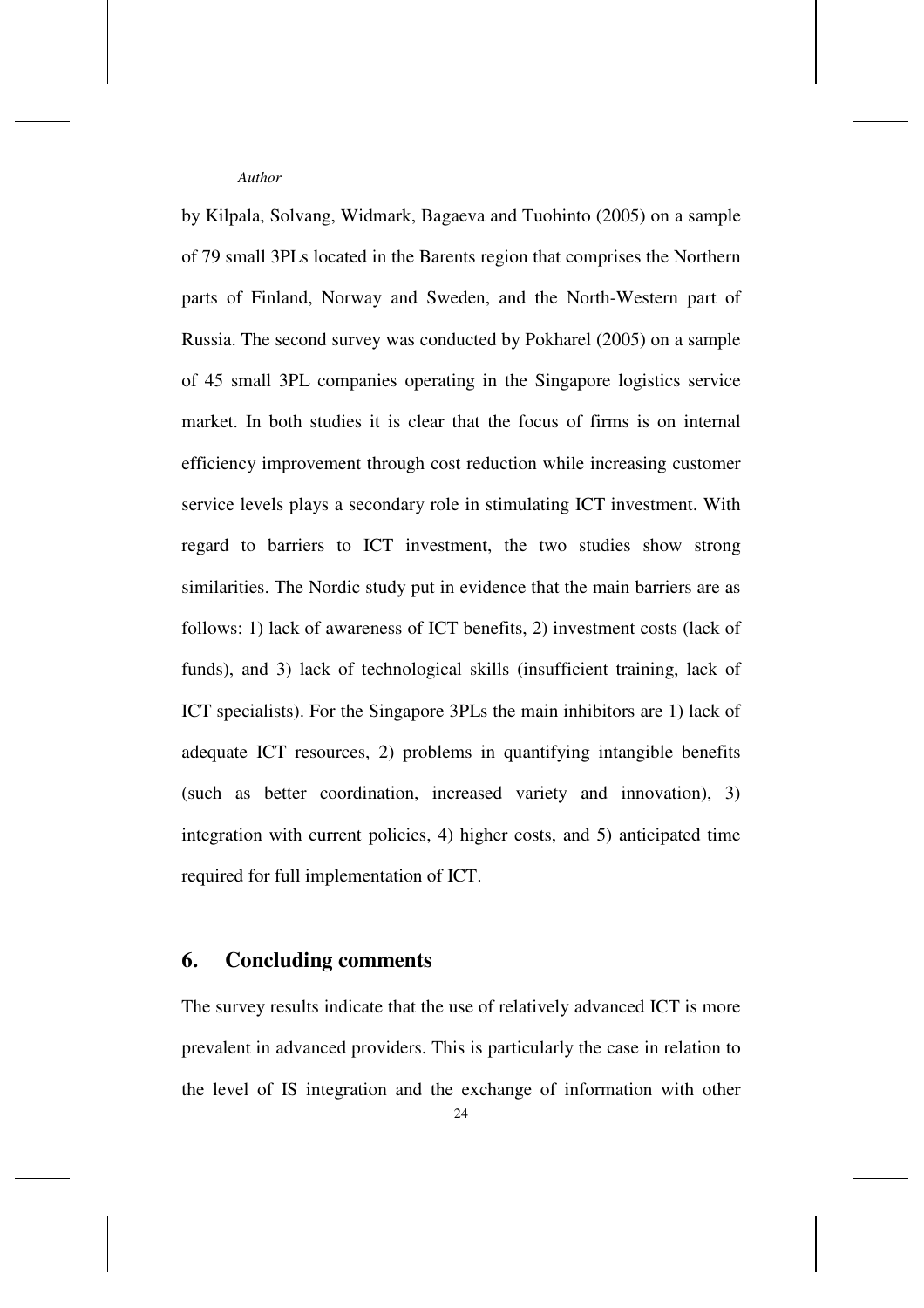supply chain participants. This is significant in the context of supply chain vertical disintegration and the increasingly important role being assumed by 3PLs in the wider supply chain. Despite the fact that current levels of expenditure on ICT in relation to overall company cost base do not vary significantly across provider categories, there are significant differences with regard to future investment plans. This is particularly true in the area of integration with both customers and other 3PLs. This suggests that the focus on integration is stronger in advanced providers with a longer term and strategic view being adopted. This may accentuate the trend of the less developed providers being marginalised in the evolving competitive landscape.

The competitive landscape for small 3PLs is continuously changing to reflect evolving customer requirements and other business pressures. The capability of emerging ICT is increasing at a rapid rate and its effective adoption has the potential to significantly enhance the competitive capability of small 3PLs. However, it is clear that many barriers exist to the successful adoption of ICT by these providers. Furthermore, the role of ICT as an integration enabler in increasingly vertically disintegrating supply chain architectures is a source of concern. Given the importance of small 3PLs in contemporary supply chain configurations it is likely that they will quickly become the weak links unless their ICT capability is enhanced. In conclusion, if the full potential

25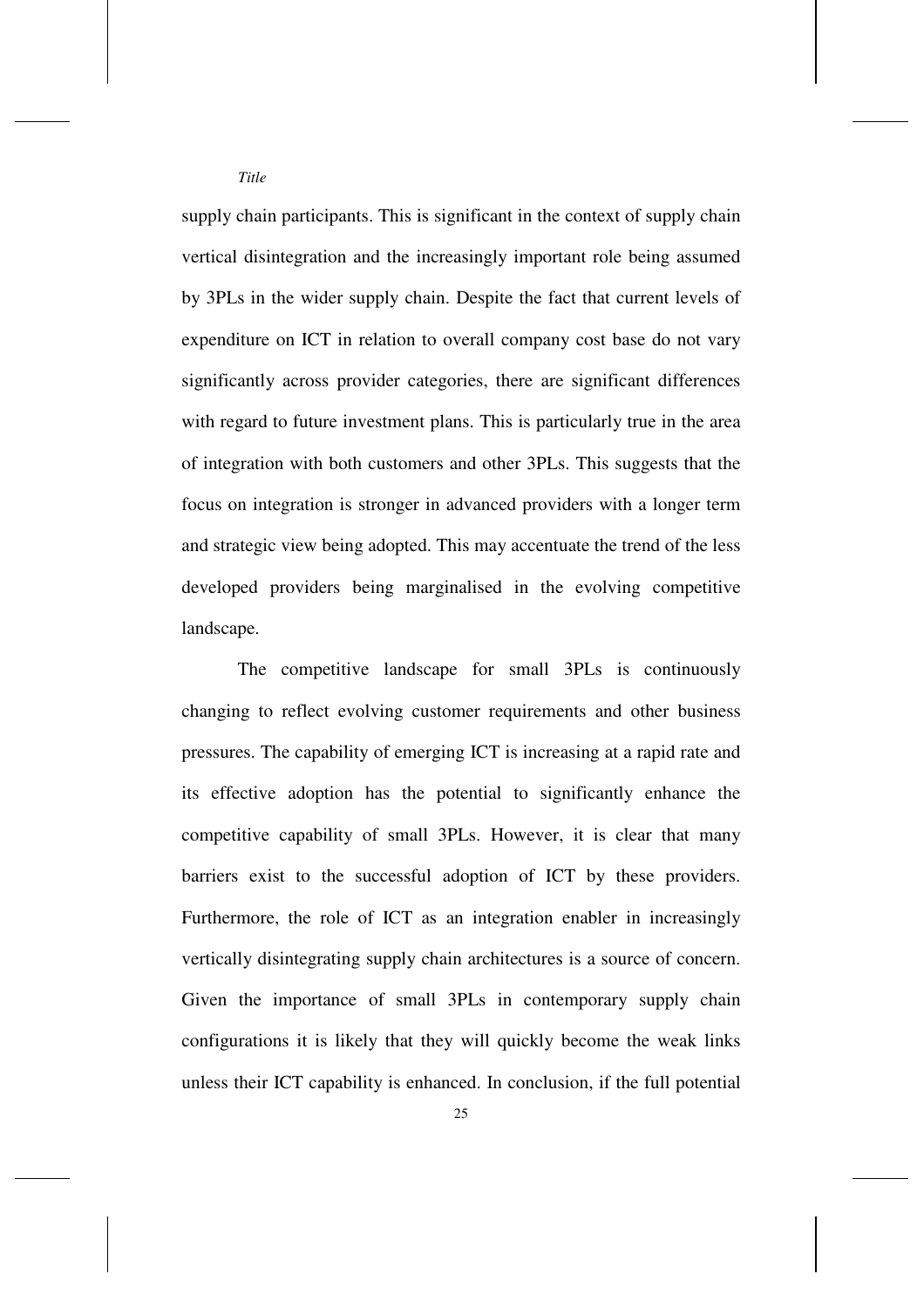of ICT as an integration enabler is to be exploited then it is important that these issues are more fully understood. The authors' ongoing research is aimed at developing this understanding.

#### **References**

- Berglund, M., van Laarhoven, P., Sharman, G. and Wandel, S. (1999) 'Third party logistics: is there a future?', *International Journal of Logistic Management*, Vol. 10, No. 1, pp.59-70.
- Christopher, M. (1992) *Logistics and Supply Chain Management,* Pitman Publishing, London, U.K.
- Cooper, M.C., Lambert, D.M. and Pagh, J.D. (1998) 'What should be the transportation provider's role in supply chain management?', Proceedings of the 8<sup>th</sup> World Conference on Transport Research, 12<sup>th</sup>-17<sup>th</sup> July, Antwerpen, Belgium.
- Crowley, A.G. (1998) 'Virtual logistics: transport in the marketspace', *International Journal of Physical Distribution & Logistics Management*, Vol. 28, No. 7, pp.547-574.
- CSST Centro Studi sui Sistemi di Trasporto and, Cranfield University (2002) *Transport and Logistics in the digital era: A survey of telematic use by European Road Freight Operators*, Survey Report, Fiera di Genova, October 28<sup>th</sup>-29<sup>th</sup>, Genoa, Italy.
- Ellinger, A.E., Lynch, D.F., Andzulis, J.K. and Smith, R.J. (2003) 'B-to-B E-commerce: a content analytical assessment of motor carrier websites', *Journal of Business Logistics*, Vol. 24, No. 1, pp.119-220.
- Evangelista, P. and Kilpala, H. (2007) 'Perception on ICT usage in small logistics service providers: a comparison between North and South Europe', *European Transport/Trasporti Europei*, special issue "Pan-European Logistics and Supply Chain Challenges: Setting the Research Agenda", No. 35, pp. 81-98.
- Evangelista, P., Marasco, A. and Caiazzo, M. (2005) "ICT adoption in a fragmented industry: evidences from the road haulage sector," proceedings of the Logistics Research Network Annual Conference *International Logistics and Supply Chain Management*, 7<sup>th</sup>-9<sup>th</sup> September, Plymouth, UK, pp. 139-146.
- Freight Leaders Club, (2003) *Flussi informativi nel trasporto merci e nella logistica. Criticità, stato dell'arte e proposte*, Quaderni No. 14, Milan, Italy (in Italian).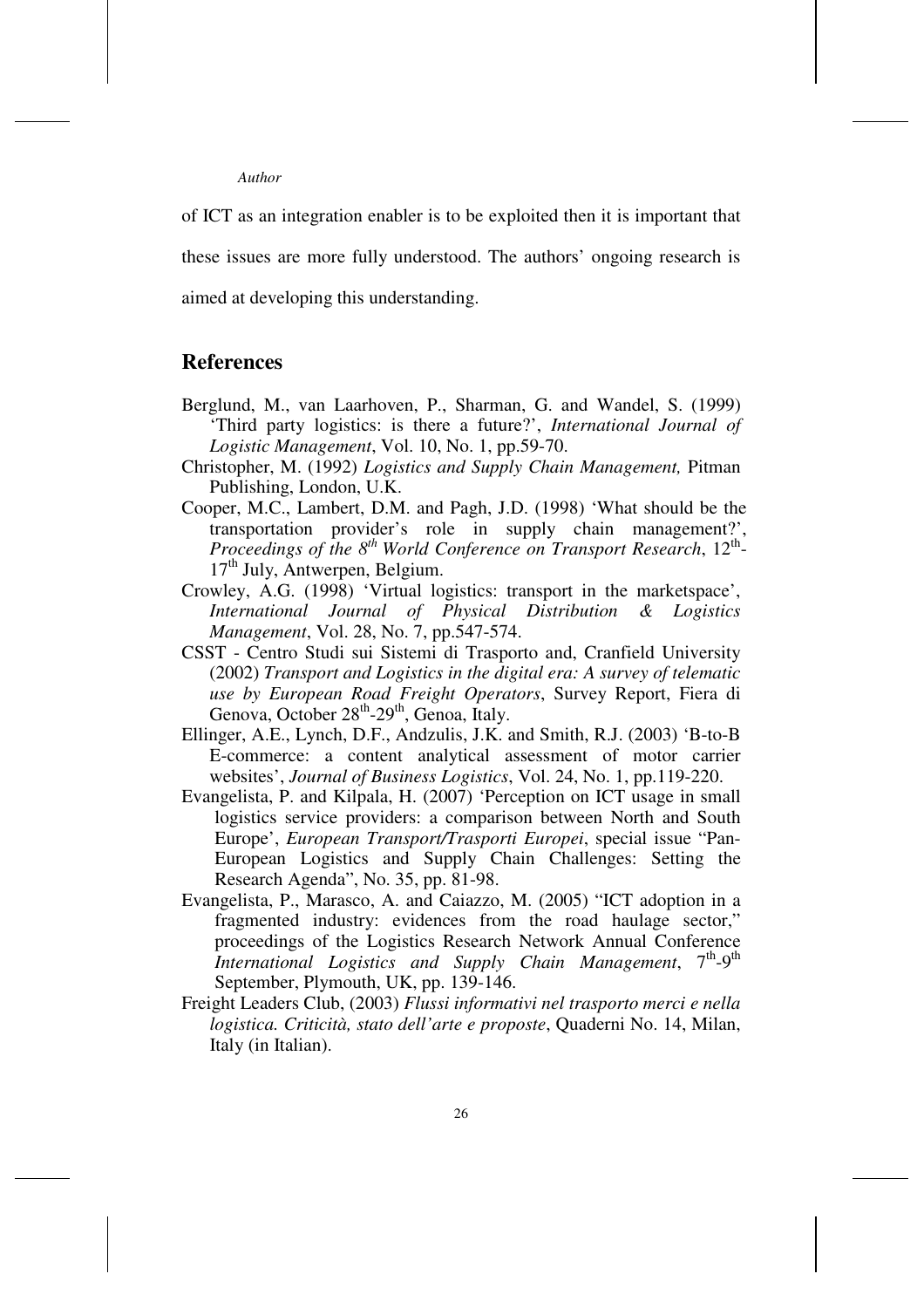- Goode, S. and Stevens, K. (2000), "An analysis of the business characteristics of adopters and non-adopters of WWW", *Technology Information and Management*, Vol. 1, No. 1, pp. 129-154.
- Greaver, M.F. II (1999) *Strategic outsourcing a structured approach to outsourcing decisions and initiatives*, Amacon, New York, U.S.A.
- Gunasekaran, A. and Ngai, E.W.T., (2003) "The successful management of a small logistics company", *International Journal of Physical Distribution & Logistics Management*, Vol. 33, No. 9, pp. 825-842.
- Harrigan, K.R. (2003) *Vertical Integration, Outsourcing, and Corporate Strategy*, Beard Books, New York, U.S.A.
- Harvey, J. (2003) 'Where is the 3PL industry heading trends, threats  $\&$ opportunities? Tibbett & Britten: a case study,' Presentation given at the *Eyefortransport 3PL Summit*, 14th October, London, UK.
- Heaver, T.D. (2002), "The evolving role of shipping lines in international logistics", *International Journal of Maritime Economics*, Vol. 4, N. 3, pp. 219-225.
- Hugos, M.H. (2002) *Essentials of Supply Chain Management*, Wiley, London, U.K.
- Kilpala, H., Solvang, W.D., Widmark, J., Bagaeva, A. and Tuohinto, P. (2005) "Analysis of ICT use in the Barents region: research findings from logistics service providers and forest industry", *Sustainable Transport in the Barents Region* (STBR), Publications 11/2005, ISBN 952-5549-18-6, Available at http://www.barentsinfo.fi/stbr/ (accessed 18.12.2007)
- KPMG, (2003) "Logistica integrata ed operatori di settore: trend e scenari evolutivi del mercato Italiano", KPMG Business Advisory Services, Milan, Italy.
- Italian Minister for Technology and Innovation, (2004) "Innovation and Digital Technology", *Research Centre of the Italian Minister for Technology and Innovation*, pp. 98-99 (in Italian).
- Larson, P. and Gammelgaard, B. (2001) 'Logistics in Denmark: a survey of the industry', *International Journal of Logistics: Research and Applications*, Vol. 4, No. 2, pp.191-205.
- Lee, H.L. and Whang, S. (2000) 'Information sharing in a supply chain', *International Journal of Technology Management*, Vol. 20, No. 3/4, pp.373-87.
- Maloni,, M.J. and Carter, C.R. (2006) 'Opportunities for research in third party logistics?', *Transportation Journal*, Spring, pp. 23-38.
- McClelland, D. and McKinnon, A. (2004) 'Use of vehicle telematics systems for the collection of key performance indicator data in road freight transport', Heriot Watt University, U.K., p. 4, www.sml.hw.ac.uk/logistics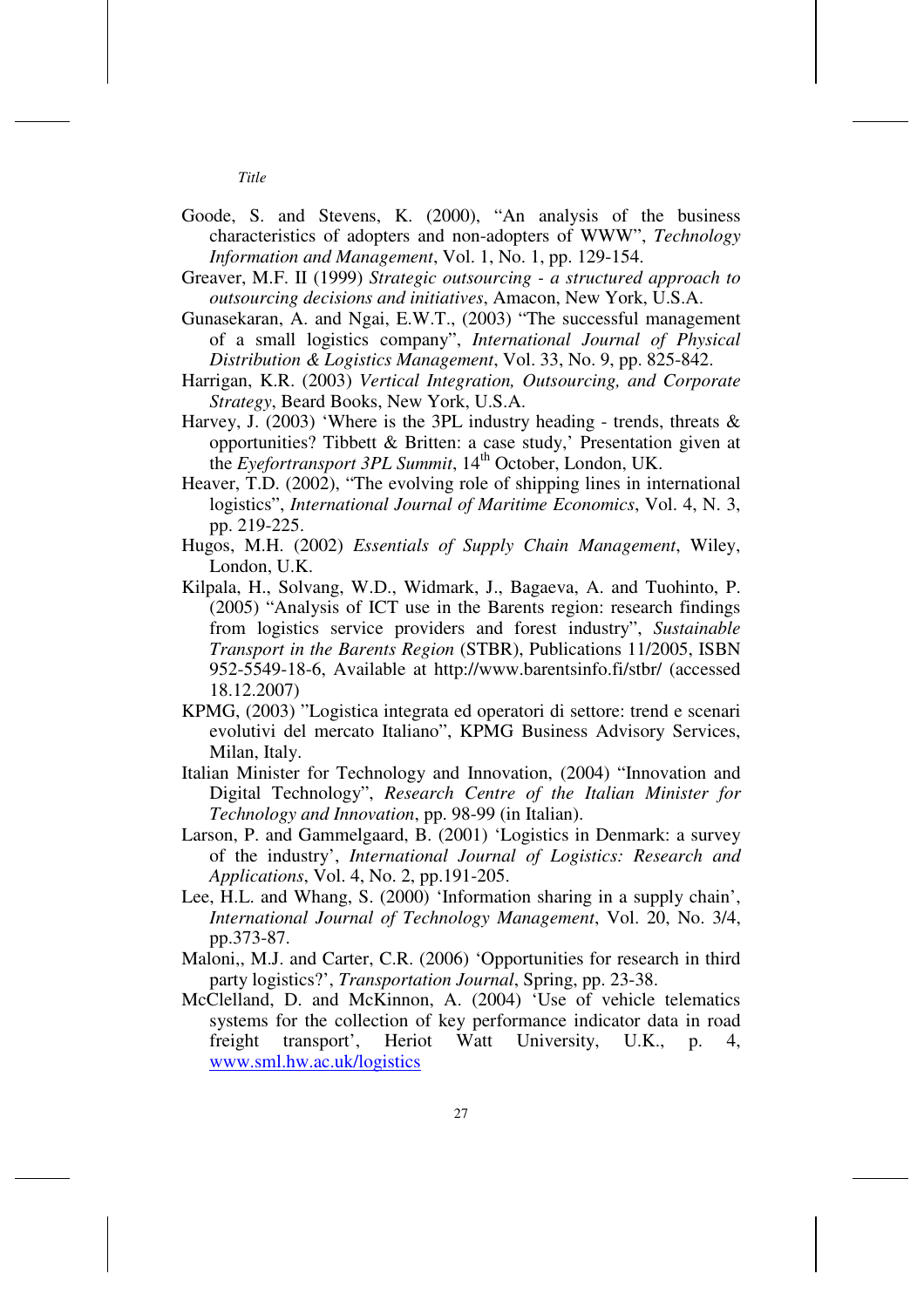- McKinnon, A. (1999) 'The outsourcing of logistical activities', in Waters D. (Ed.) *Global Logistics and Distribution Planning* Kogan Page, London, U.K., pp. 215-234.
- Mentzer, J.T., DeWitt, W, Keebler, J.S., Min, S., Nix, N.W., Smith, C.D., and Zacharia, Z.G. (2001) 'Defining Supply Chain Management', *Journal of Business Logistics*, Vol. 22, No. 2, pp. 1-25.
- Merlino, M. and Testa, S. (1998) 'L'adozione delle tecnologie dell'informazione nelle aziende fornitrici di servizi logistici dell'area genovese-savonese: risultati di un'indagine empirica', *Proceedings of the 2nd Workshop I processi innovativi nella piccola impresa*, 21st-22nd May, Urbino, Italy.
- Oates, D. (1998) *Outsourcing and virtual organisation the incredible shrinking company*, Century Business, London, U.K.
- Peters, M., Cooper, J., Lieb, R.C. and Randall, H.L. (1998) 'The thirdparty logistics industry in Europe: provider perspective on the industry's current status and future prospects', *International Journal of Logistics: Research and Applications*, Vol. 1, No. 1, pp.9-25.
- Pokharel, S. (2005) "Perception on information and communication technology perspectives in logistics - A study or transportation and warehouse sectors in Singapore", *The Journal of Enterprise Information Management*, Vol. 18, No. 2, pp. 136-149.
- Razzaque, M.R. and Sheng, C.C. (1998) 'Outsourcing of logistics functions: a literature survey', *International Journal of Physical Distribution & Logistics Management*, Vol. 28, No. 2, (1998) pp.89- 107.
- Reddy, R., and Reddy, S. (2001) *Supply Chains to Virtual Integration*, McGraw-Hill, London, U.K.
- Sauvage, T. (2003) 'The relationship between technology and logistics third-party providers', *International Journal of Physical Distribution & Logistical Management*, Vol. 33, No. 3, pp.236-253.
- Simchi-Levi, D. and Kaminsky, P. (2003) *Managing the Supply Chain: The Definitive Guide for the Business Professional,* McGraw-Hill, New York, U.S.A.
- Stough, R.R. (2001) 'New technologies in logistics management', in Brewer *et al.* (Eds.) *Handbook of Logistics and Supply Chain Management*, Elsevier Science, p.517.
- van Hoek, R. and Harrison, A. (2004) *Logistics Management and Strategy*, FT Prentice Hall, London, U.K.
- van Hoek, R. (2002) 'Using information technology to leverage transport and logistics service operations in the supply chain: an empirical assessment of the interrelation between technology and operation management', *International Journal of Information Technology and Management*, Vol. 1, No. 1, pp. 115-130.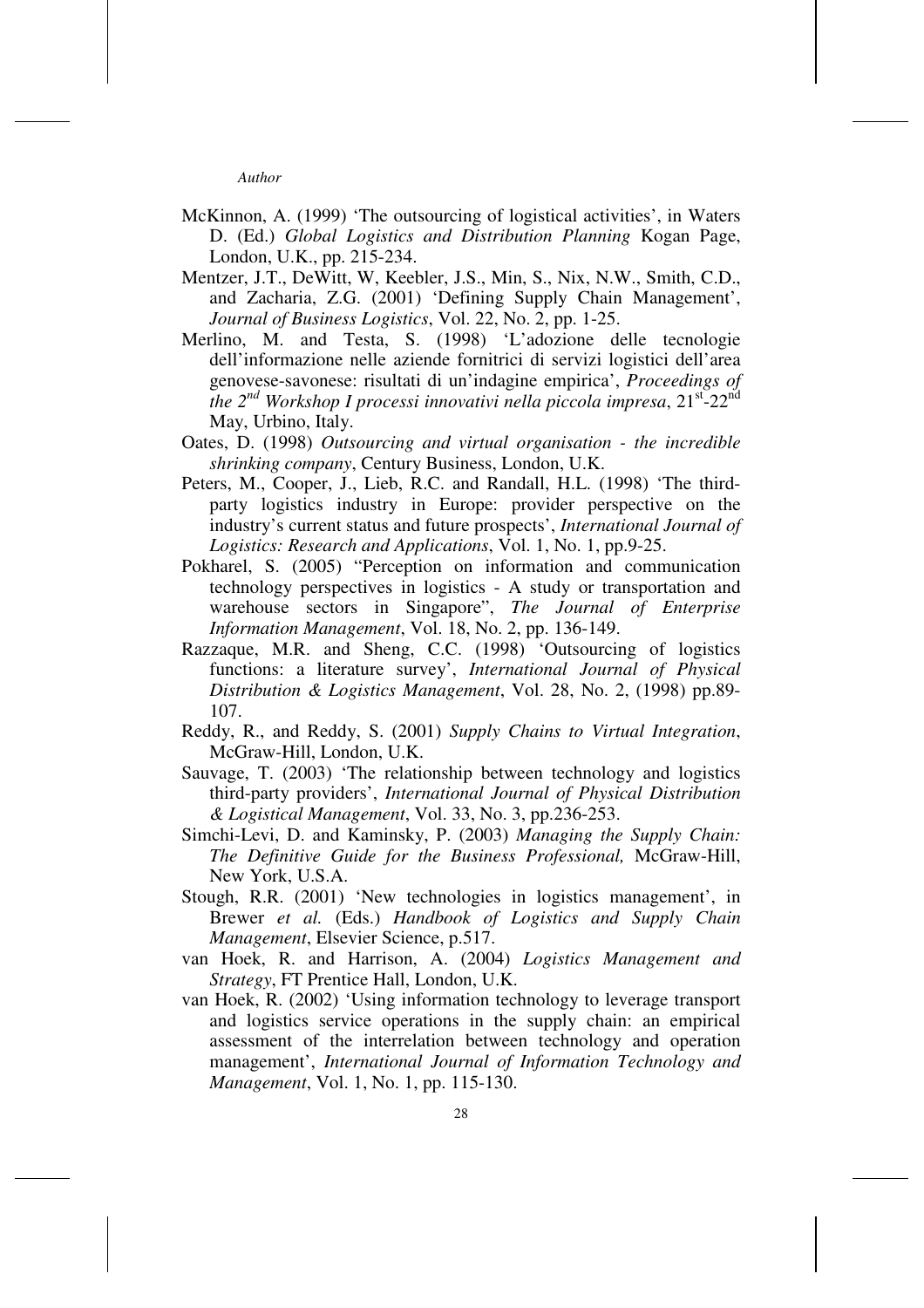*Title* 

van Hoek, R., (2000) 'The role of third-party logistics providers in mass customization', *The International Journal of Logistics Management*, Vol. 11, No. 1, pp.37-46.

#### **Notes**

- 1. In this paper, the EU definition of SMEs has been adopted. According to this definition, firms with less than 10 employees (and a turnover  $\leq$  $\epsilon$  2 million) are considered "micro", firms whose employees range from 10 to 50 (and a turnover  $\leq \epsilon$  10 million) are "small", while firms employing less than 250 people (and a turnover  $\leq \epsilon$  50 million) are considered "medium". For further details, see Recommendation 2003/361/EC.
- 2. Prof. Harrigan of Columbia University presents a conceptual model based on four dimensions: breadth, stages, degree, and form, based on analysis of data from 16 industry sectors and the integration actions of 192 companies.
- 3. Confederazione Generale Italiana dei Trasporti e della Logistica (Confetra) is the largest Italian transport and logistics association.
- 4. Unione delle Camere di Commercio (Unioncamere) is the Italian federation of chambers of commerce.
- 5. See Eurostat (2003) *Panorama of Transport. Statistical overview of transport sector in the European Union.*
- 6. The letter "p" is associated with a statistical test indicating the probability of accepting the hypothesis formulated and rejecting the null hypothesis. The smaller the p value, the more strongly the test rejects the null hypothesis. The letter "F" indicates the F-test for the analysis of variance. The objective of this tool is to test the null hypothesis and assumes that the population is normally distributed and that samples are independent of each other.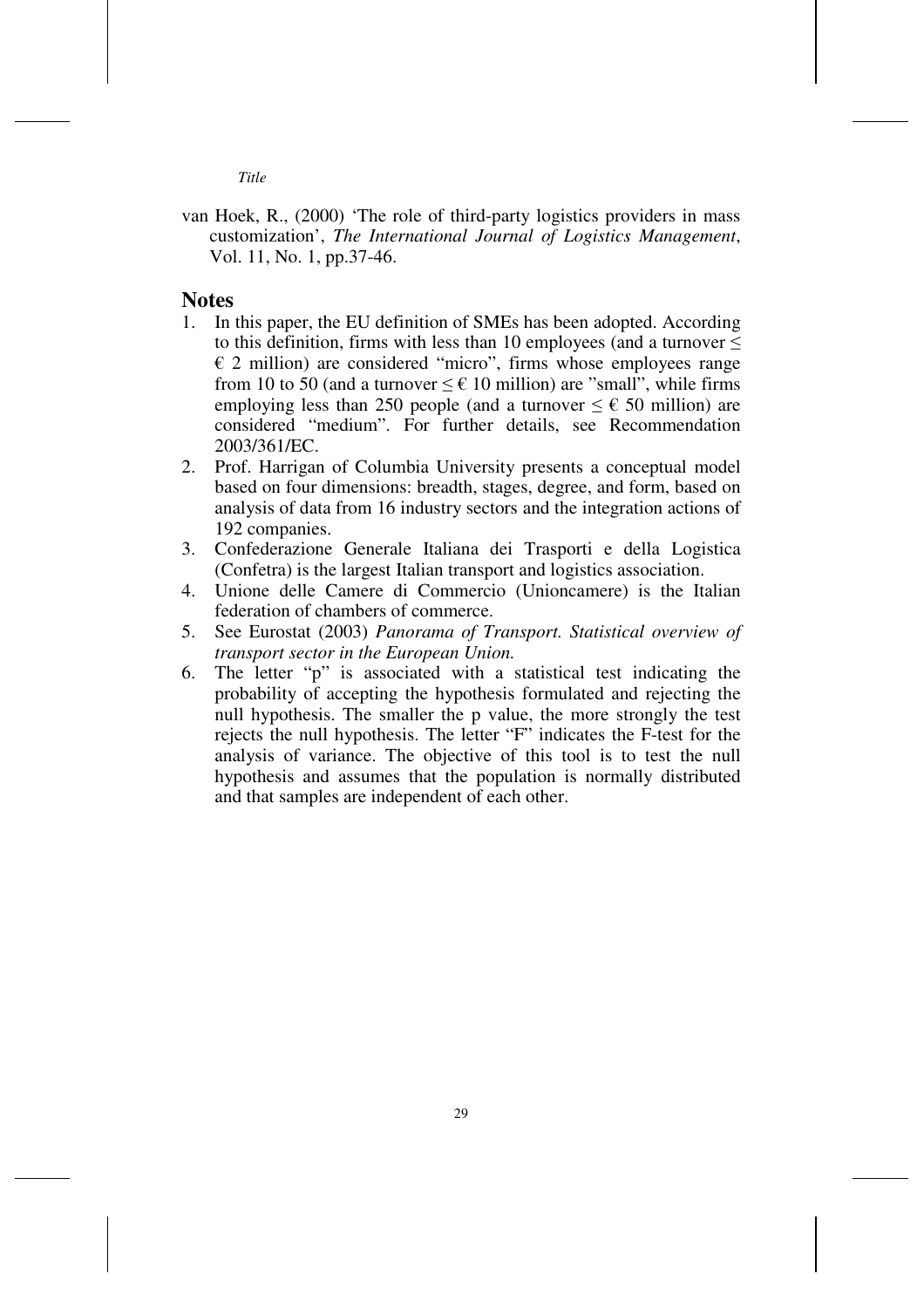# **TABLES AND FIGURE**

# **Table 1** Sample Firm Classification

| <b>Full Haulage Providers</b>       |                          |
|-------------------------------------|--------------------------|
| <b>Basic Logistics Providers</b>    | 36 (23.5%)<br>67 (43.8%) |
| <b>Advanced Logistics Providers</b> | 50 (32.7%)               |
| <b>Total</b>                        | 153 (100 $%$ )           |
|                                     |                          |

# **Figure 1** Sample Firms by Geographic Area

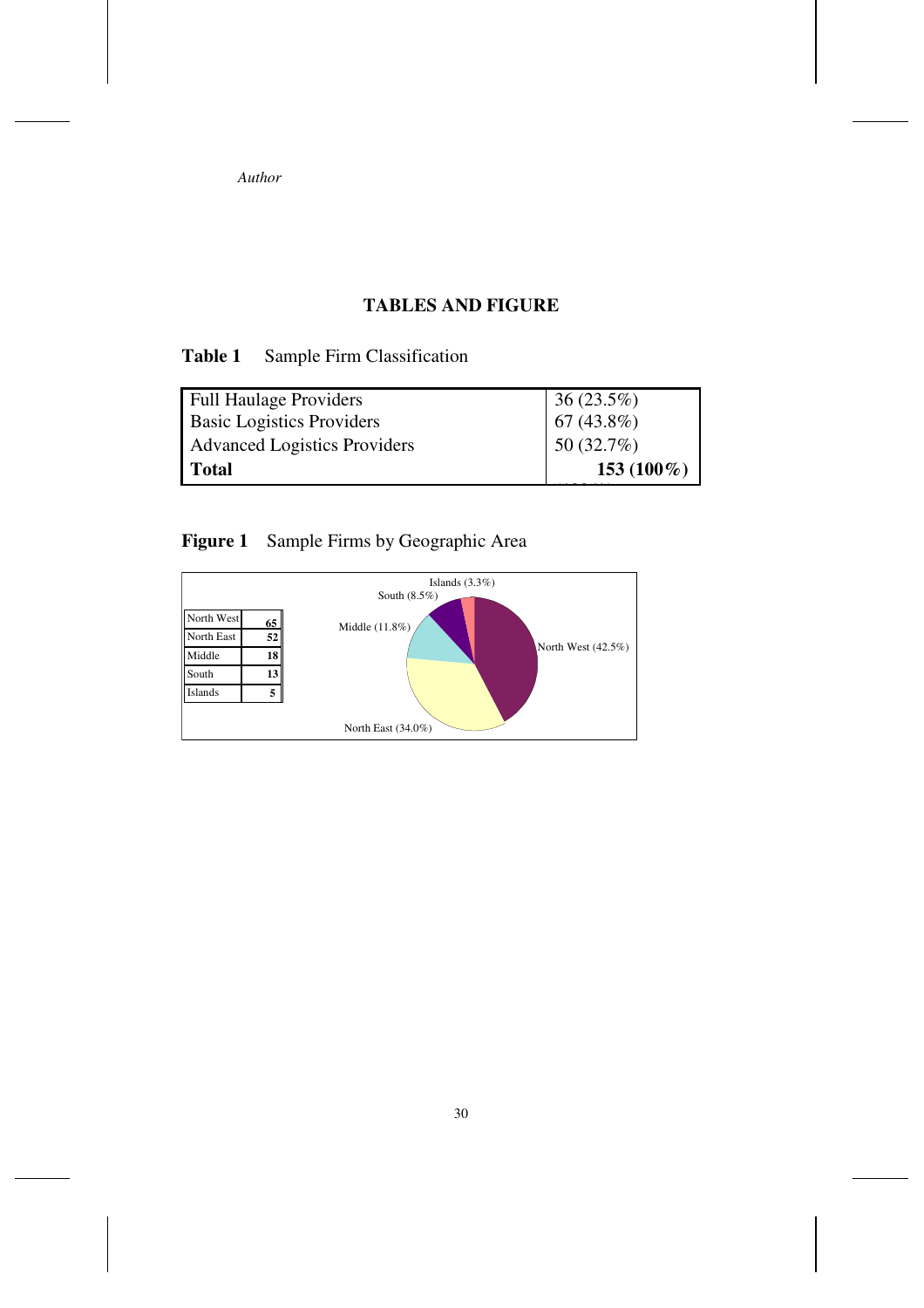

**Figure 2** Value added services supplied beyond transport and warehousing



Figure 3 Percentage of ICT Costs on Total Company Costs (2003)

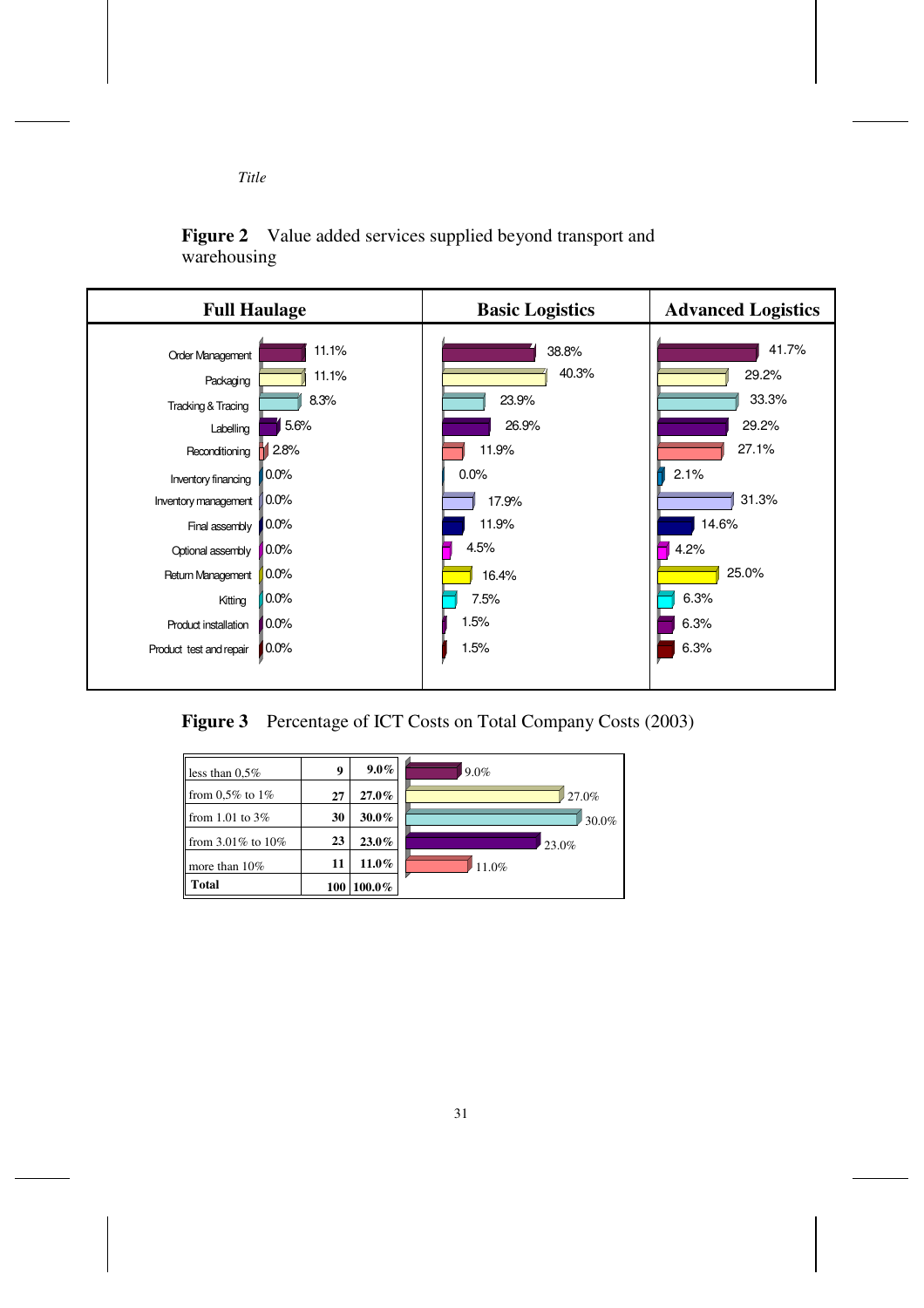

**Figure 4** Current ICT Usage by Provider Types

**Table 2** Overall IS Supply Chain Integration

| Provider type             | Degree of IS integration in the supply chain |
|---------------------------|----------------------------------------------|
| <b>Full Haulage</b>       | 1.19                                         |
| <b>Basic Logistics</b>    | 1.90                                         |
| <b>Advanced Logistics</b> | 2.44                                         |
| <b>Total</b>              | 1.90                                         |

Scale:  $0 = no$  IS integration;  $1 =$  partial IS integration;  $2 =$  full IS integration

| Table 3 | Information Systems Integration |  |  |
|---------|---------------------------------|--|--|
|---------|---------------------------------|--|--|

|                                         | Full<br>Haulage |         | Basic<br>Logistics |         | Advanced<br>Logistics |          | Total |         |
|-----------------------------------------|-----------------|---------|--------------------|---------|-----------------------|----------|-------|---------|
|                                         | N               | $\%$    | N                  | $\%$    | N                     | $\%$     | N     | $\%$    |
| No integration                          | 35              | 97.2%   | 58                 | 87.9%   | 35                    | 74.5%    | 128   | 85.9%   |
| Limited integration ( <i>i.e. MRP</i> ) | $_{0}$          | $0.0\%$ | 3                  | $4.5\%$ | 3                     | $6.4\%$  | 6     | $4.1\%$ |
| Full integration (i.e. ERP)             |                 | 2.8%    | 5                  | 7.65%   | 9                     | $19.1\%$ | 15    | 10.0%   |
| Total                                   | 36              | $100\%$ | 66                 | $100\%$ | 47                    | $100\%$  | 149   | $100\%$ |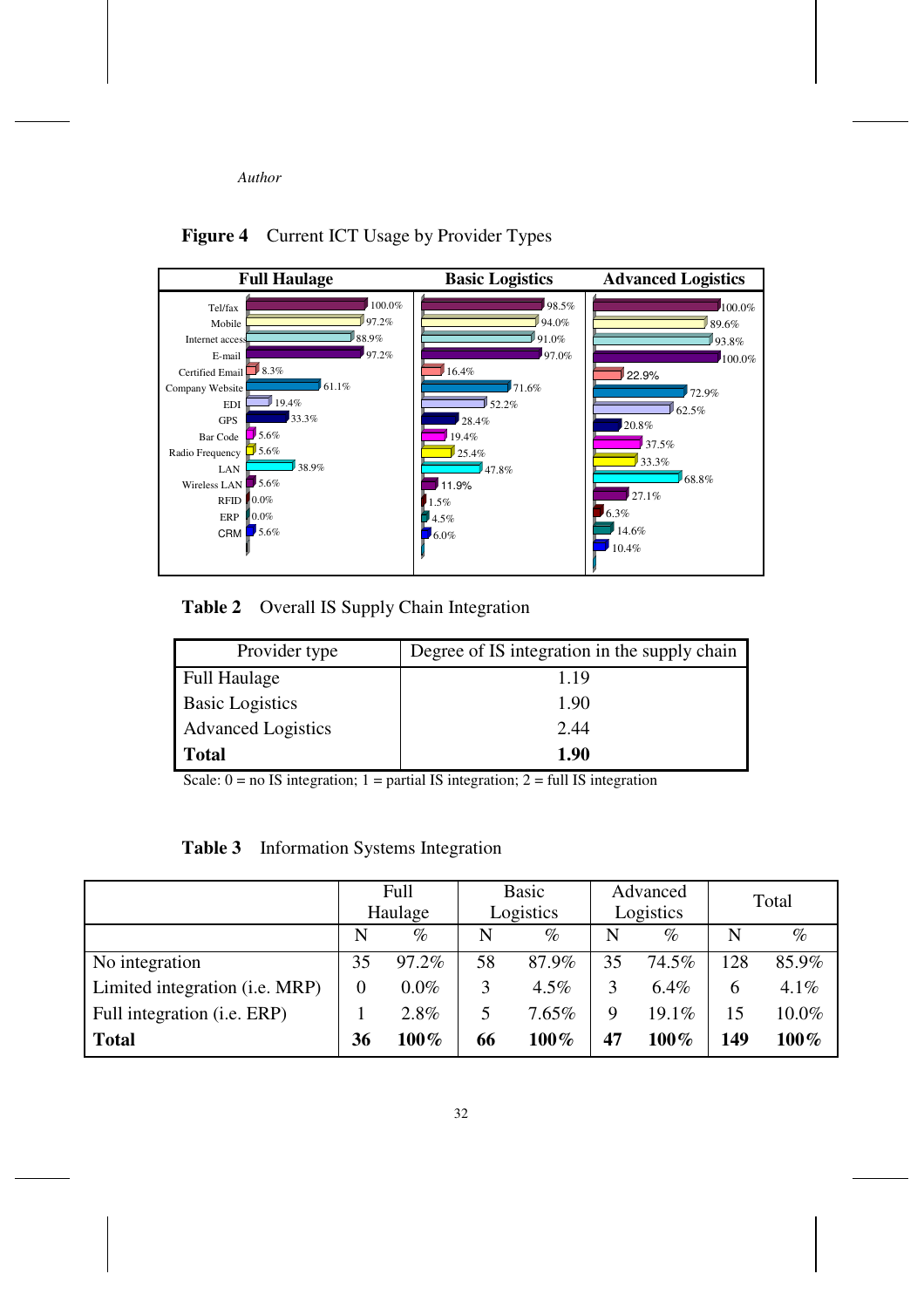

## **Figure 5** Importance of Website Functionality



**Figure 6** Reasons for Non Web Site Adoption



**Table 4** Factors Stimulating ICT Usage

|                               | Full             |      | Basic            |      | Advanced         |      |
|-------------------------------|------------------|------|------------------|------|------------------|------|
|                               | Haulage          |      | Logistics        |      | Logistics        |      |
|                               | Mean<br>$(n=36)$ | S.D. | Mean<br>$(n=67)$ | S.D. | Mean<br>$(n=50)$ | S.D. |
| Higher in-company integration | 1.69             | 1.17 | 2.05             | 1.08 | 1.92             | 0.94 |
| Improve customer satisfaction | 1.78             | 1.02 | 2.06             | 1.09 | 2.23             | 1.02 |
| Improve information exchange  | 1.08<br>1.47     |      | 2.03             | 0.97 | 2.08             | 1.01 |
| with customers/other 3PLs     |                  |      |                  |      |                  |      |
| Enlarge customer base         | 1.00             | 1.07 | 1.37             | 1.04 | 1.44             | 0.97 |
| Improve company               | 1.78             | 1.2  | 1.78             | 0.99 | 1.90             | 1.13 |
| competitiveness               |                  |      |                  |      |                  |      |
| Improve company's brand       | 1.25             | 1.22 | 1.49             | 1.11 | 1.65             | 1.10 |
| perception                    |                  |      |                  |      |                  |      |

Scale:  $0 = no$  importance;  $3 = very$  important